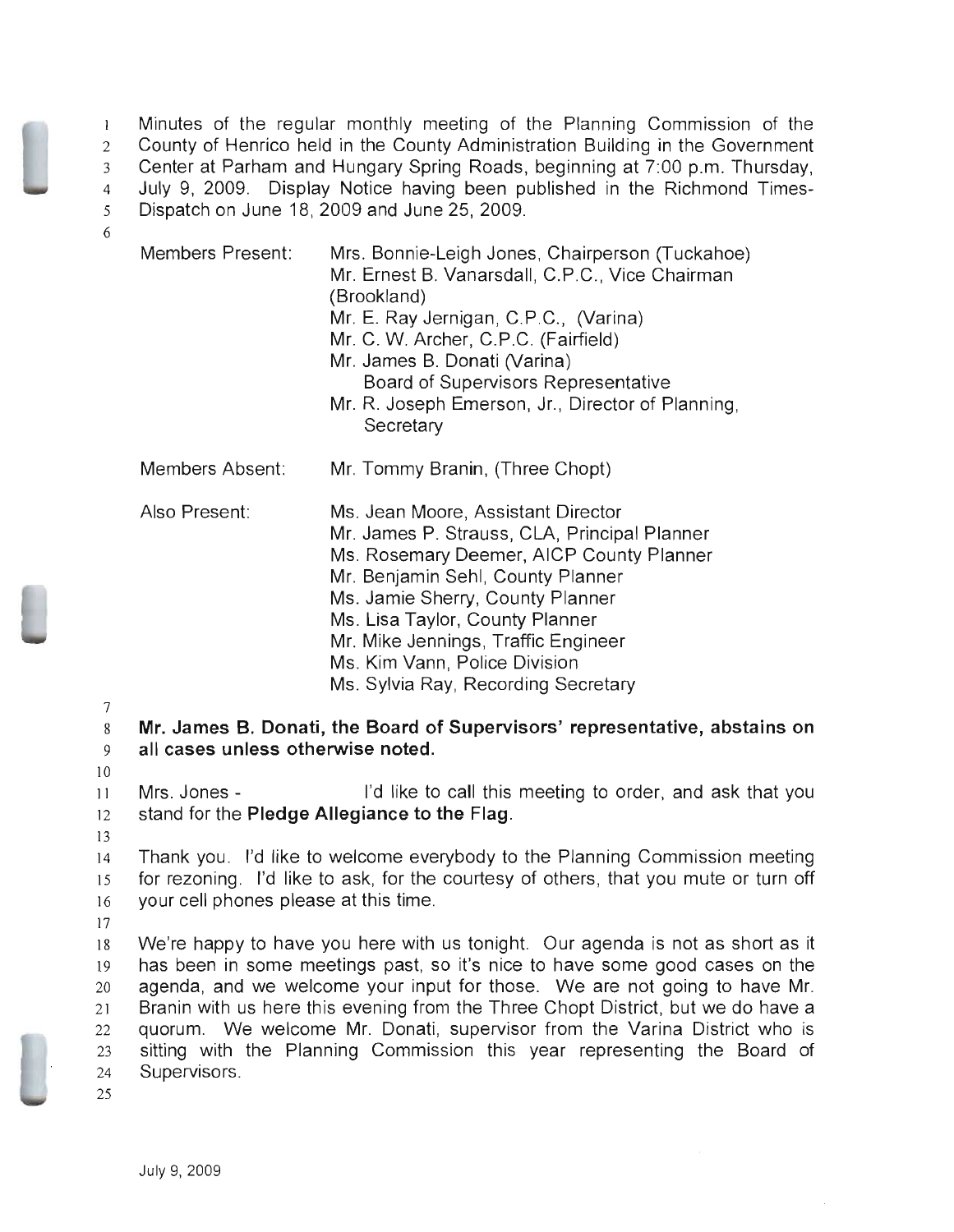With that, I'd like to turn the meeting over to Mr. Emerson, our secretary.

Mr. Emerson - Thank you, Madam Chair. The first item on the agenda tonight are the requests for withdrawals and deferrals. Those will be presented by Mr. Jim Strauss.

 Mr. Strauss - Thank you, members of the Commission. The first deferral is on page 3 of the agenda, and is in the Three Chopt District. It is C-8C-05, Fidelity Properties, Limited, where a residential townhouse development is proposed. The applicant is requesting deferral to the August 13, 2009 meeting.

## **Deferred from the June 11, 2009 Meeting.**

**C-8C-05 G. Edmond Massie, IV for Fidelity Properties,** ltd.: Request to conditionally rezone from A-1 Agricultural District to RTHC Residential Townhouse District (Conditional), Parcel 746-764-5580, containing 41 approximately 4.54 acres, located on the west line of Sadler Road approximately 290 feet south of Wonder Lane. The applicant proposes a residential townhouse development not to exceed six (6) dwelling units per acre. The RTH District allows a maximum gross density of 9 units per acre. The proposed use will be controlled by zoning ordinance regulations and proffered conditions. The Land Use Plan recommends Suburban Residential 1, 1.0 to 2.4 units net density per acre.

Mrs. Jones - Is there anyone in the audience opposed to the deferral of C-8C-05, G. Edmond Massie, IV for Fidelity Properties, Ltd? No opposition.

Mr. Jernigan - With that, Madam Chair, I move for deferral of case C-8C-05, G. Edmond Massie, IV for Fidelity Properties, Ltd., to the August 13, 2009 meeting by request of the applicant.

Mr. Vanarsdall - Second.

 Mrs. Jones - Motion by Mr. Jernigan, seconded by Mr. Vanarsdall. All in favor say aye. All opposed say no. The ayes have it; the motion passes. 

At the request of the applicant, the Planning Commission deferred C-8C-05, G. Edmond Massie, IV for Fidelity Properties, Ltd., to its meeting on August 13, 2009.

 Mr. Strauss - The second request for deferral is also in the Three Chopt District. It's on page 3 of the agenda. It is C-19C-06, Fidelity Properties, Limited. A residential townhouse development is proposed. The applicant is requesting a deferral to the August 13, 2009 meeting.

- 
-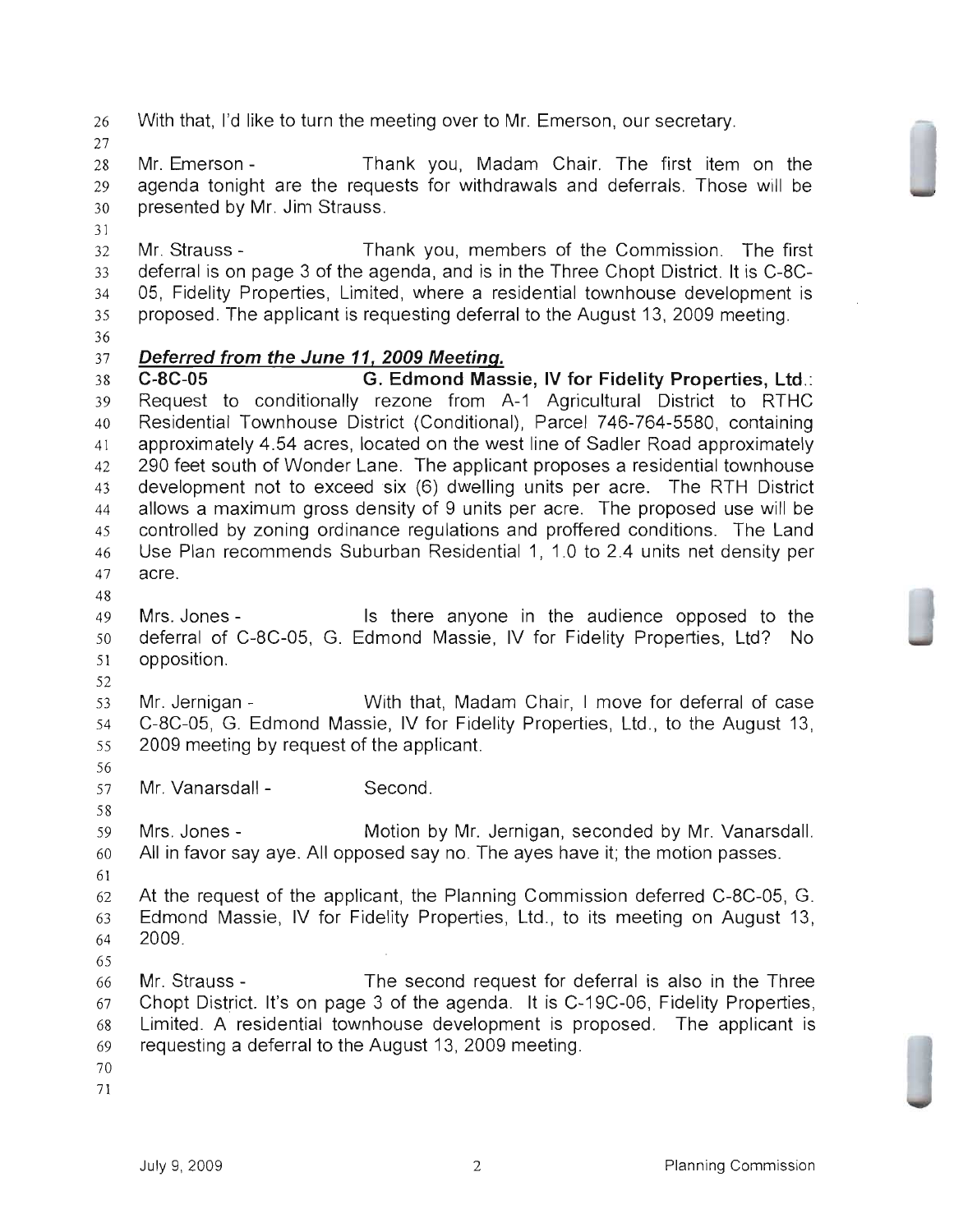## Deferred from the June 11, 2009 Meeting.

C-19C-06 G. Edmond Massie, IV for Fidelity Properties, Ltd.: Request to conditionally rezone from A-1 Agricultural District to RTHC Residential Townhouse District (Conditional), Parcels 746-763-2482, 746-763 2896, 746-763-1769, and 746-764-3818, containing 10.79 acres, located on the 77 east line of Glasgow Road, approximately 600 feet north of Ireland Lane. The applicant proposes a residential townhouse development not to exceed six (6) dwelling units per acre. The RTH District allows a maximum gross density of 9 units per acre. The proposed use will be controlled by zoning ordinance regulations and proffered conditions. The Land Use Plan recommends Suburban Residential 1, 1.0 to 2.4 units net density per acre. Mrs. Jones - Is there anyone in the audience who is opposed to the deferral of C-19C-06, G. Edmond Massie, IV for Fidelity Properties, Ltd? No opposition. 88 Mr. Jernigan - Madam Chair, I move for deferral of case C-19C-06, G. Edmond Massie, IV for Fidelity Properties, Ltd., to August 13, 2009, by request of the applicant. Mr. Vanarsdall - Second. Mrs. Jones - Motion by Mr. Jernigan, seconded by Mr. Vanarsdall. All in favor say aye. All opposed say no. The ayes have it; the motion passes. At the request of the applicant, the Planning Commission deferred C-19C-06, G. Edmond Massie, IV for Fidelity Properties, Ltd., to its meeting on August 13, 2009. Mrs. Jones- Are there other deferrals from the Commission? Mr. Jernigan - Yes ma'am. On page 3, case C-8C-09, James W. Theobald for CP Other Realty, LLC. 106 Deferred from the June 11, 2009 Meeting. C-BC-09 James W. Theobald for CP Other Realty, LLC: Request to conditionally rezone from B-2C Business District (Conditional) to B 3C Business District (Conditional), part of Parcel 735-763-7898, containing 110 approximately 1.680 acres, located on the north line of West Broad Street (U. S. Route 250) approximately 1,650 feet east of N. Gayton Road. The applicant proposes a car wash. The use will be controlled by zoning ordinance regulations and proffered conditions. The Land Use Plan recommends Mixed Use. The site is in the West Broad Street Overlay District. Mrs. Jones - Anyone here opposed to the deferral of C-8C-09,

117 James W. Theobald for CP Other Realty, LLC? No opposition.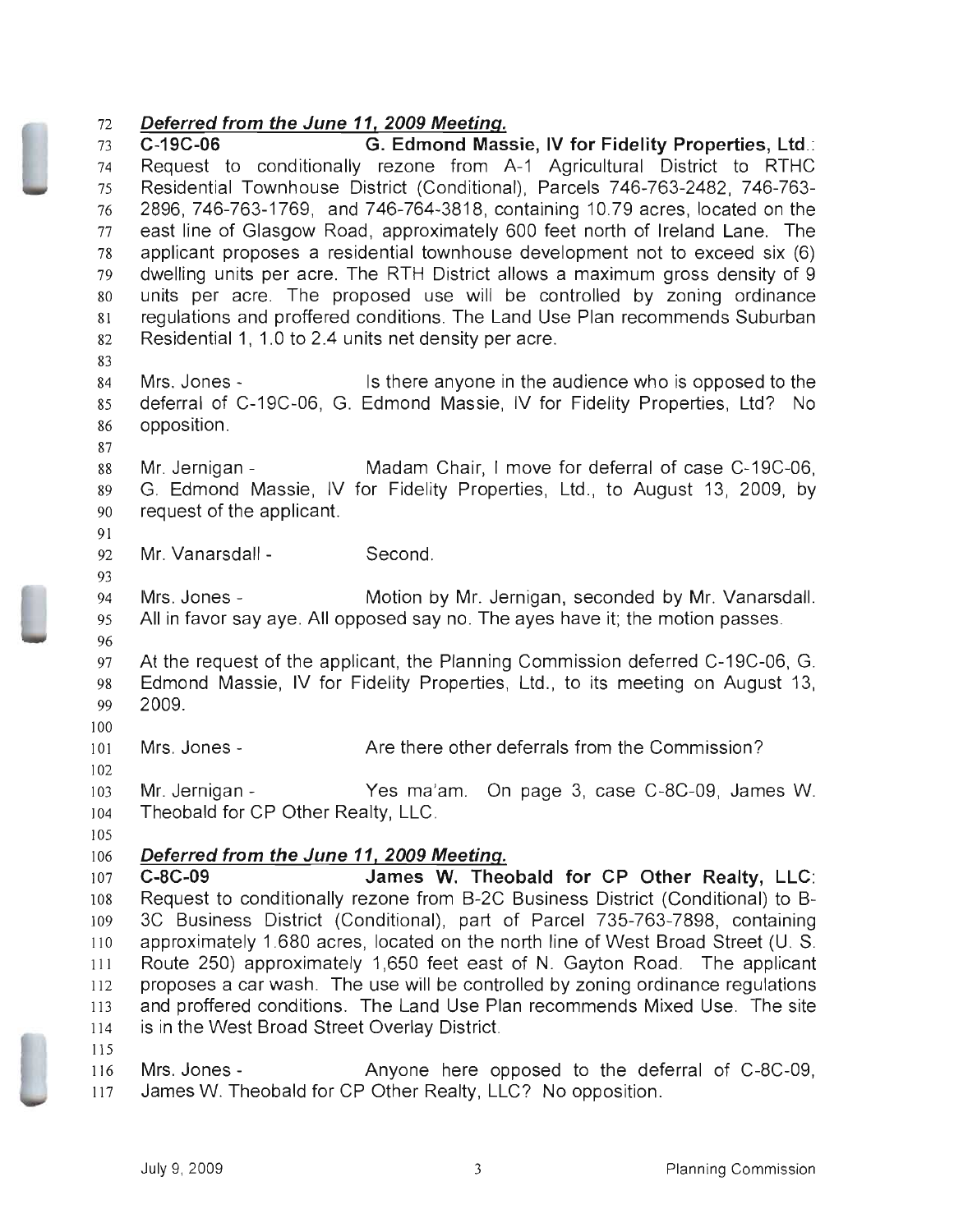Mr. Jernigan - Mr. Branin asked me to defer this case for two weeks 118 to the POD hearing. 119 120 July  $22<sup>nd</sup>$ . 121 Mr. Emerson - 122 123 Mrs. Jones - Is there a second? 124 Mr. Vanarsdall - Second. 125 126 Mrs. Jones - Motion to defer this case for two weeks to July 22<sup>nd</sup> 127 made by Mr. Jernigan, seconded by Mr. Vanarsdall. All in favor say aye. All 128 opposed say no. The ayes have it; the motion passes. 129 130 At the request of the Commission, the Planning Commission deferred C-8C-09, 131 James W. Theobald for CP Other Realty, LLC., to their POD meeting on July 22, 132 2009. 133 134 Mr. Emerson - Madam Chairman, I believe that completes the 135 withdrawals and deferrals. The next item on your agenda are requests for 136 expedited items. There are two on the agenda tonight, and they will be presented 137 by Mr. Jim Strauss. 138 139 140 Mr. Strauss - The first case on the expedited agenda tonight is on page 1 of the agenda, and is located in the Fairfield District. It's SUB-10-09, 141 Oakleys Chase for Edward E. Jr., and Steven N. West, EJD Associates, Inc., and 142 Thornhurst Land Company, and Colwyck Land Company. This is a proposed 143 conditional subdivision with 145 single-family lots. This case was deferred at the 144 June  $24<sup>th</sup>$  Commission meeting. Since that time, staff has received a plan that 145 adds additional amenities, and an improved tot lot location, which we are handing 146 out this evening. Staff is recommending approval at this time. 147 148 SUBDIVISION (Deferred from the June 24, 2009 Meeting) 149 ISO SLlB-10-09 Balzer and Associates, Inc. for Edward E. Jr. and

Oakleys Chase (June 2009 Plan) Thornhurst Street Steven N. West, EJD Associates, Inc., Thornhurst Land Company, LLC, and Colwyck Land Company: The 107.31-acre site proposed for a subdivision of 146 singlefamily homes is located at the southeast intersection of S. Laburnum Avenue and Thornhurst Street and on the south line of Colwyck Drive, approximately 150 feet west of Gretna Court, on parcels 815-721-3551 and 813-720-2876 and part of parcel 813-721-9111. The zoning is R-3C, One Family Residence District (Conditional), C-1, Conservation District, M-1, Light Industrial District, and ASO, Airport Safety Overlay District. County water and sewer. (Fairfield) 145 Lots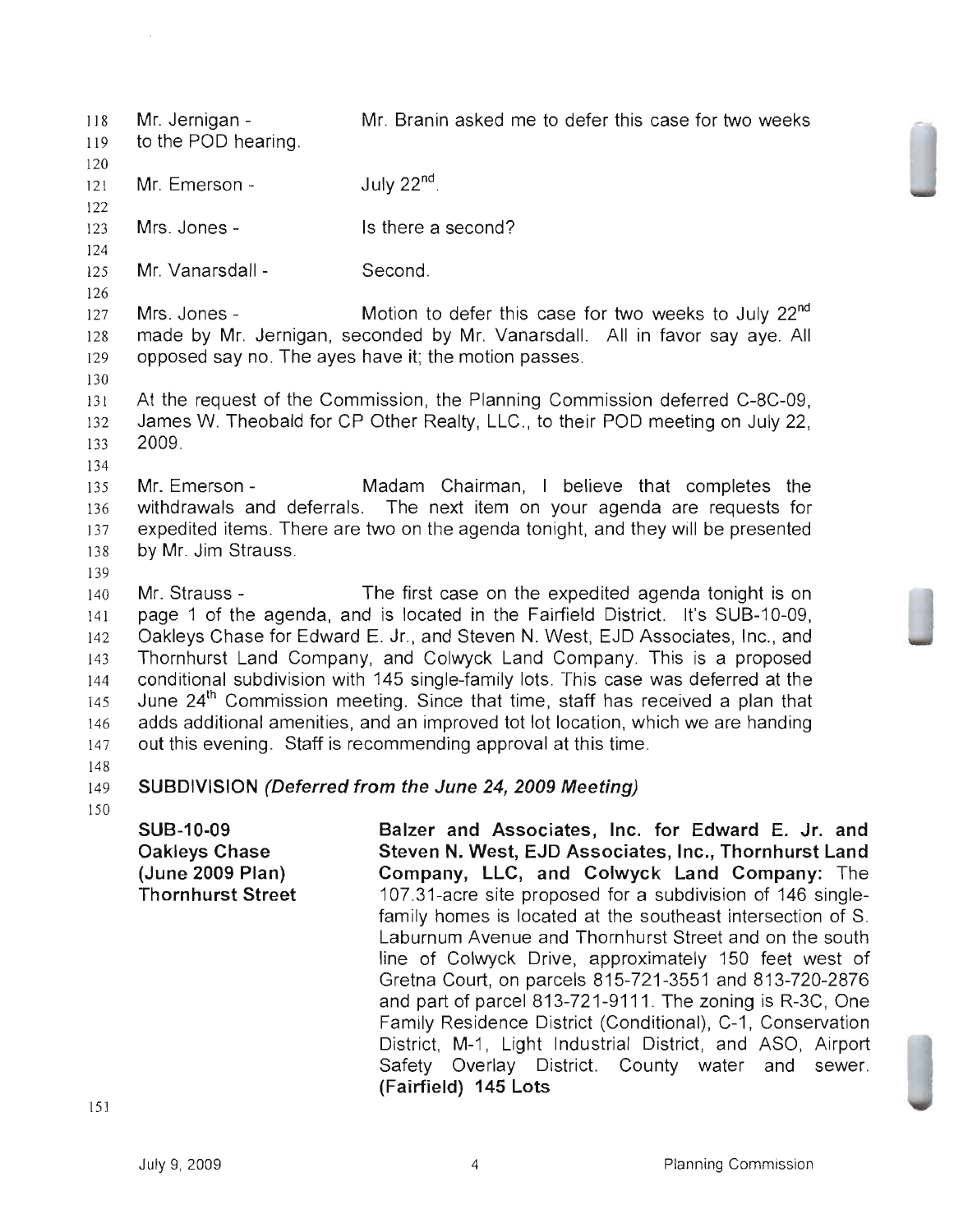Mrs. Jones - Thank you. I did not ask, and should have, if there was anyone in the audience who is opposed to SUB-10-09, Oakleys Chase. There is no one in opposition. Are there questions for Mr. Strauss from the Commission? Let's take a moment and look at the handout. Mr. Strauss - Madam Chairman, page 2 of 6 shows the relocated tot lot here, and the area of the walking trail. Mrs. Jones- Mr. Strauss the graphic. Mr. Vanarsdall Mrs. Jones - Mr. Strauss, so what I'm looking at is-You should have a reduced size plan that matches To satisfy Mr. Archer. I am if you are. Okay. Are there any other questions? Mr. Archer, would you like to call the applicant? Mr. Archer- Mrs. Jones- Mr. Archer- Mr. Strauss 178 Mr. Archer I don't think we need to. Okay. Do we need it on this handout? That would be the revised plan, yes. First of all, I'd like to thank Mr. Pambid and the applicant's representative. They got together after our meeting to work all the issues that we were trying to resolve in our last meeting. So maybe a little bit better than it was before. With that, I first will move for [blank section on tape]. Mr. Jernigan - Second. Mrs. Jones - Motion by Mr. Archer, and a second by Mr. Jernigan. All in favor say aye. All opposed say no. The ayes have it; the motion passes. Mr. Archer - And I move for approval of SUB-10-09, Oakleys Chase subject to this revised plan, staff's annotation, and the conditions for developments of this type, and the additional conditions 13 through 18. Mr. Jernigan - Second. Mrs. Jones - Motion by Mr. Archer, seconded by Mr. Vanarsdall. All in favor say aye. All opposed say no. The ayes have it; the motion passes.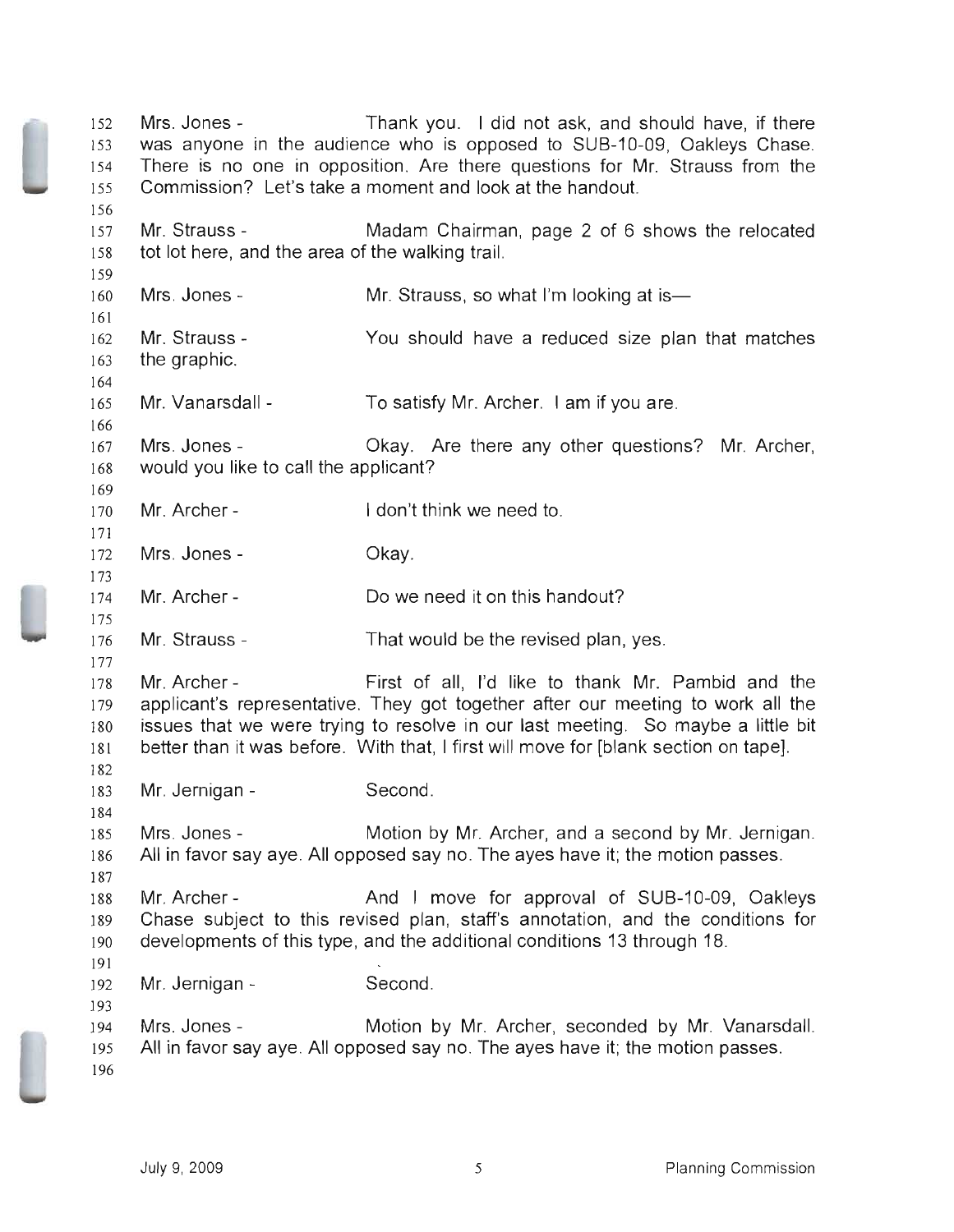- 13. The limits and elevation of the Special Flood Hazard Area shall be conspicuously noted on the plat and construction plans and labeled "Limits of Special Flood Hazard Area." Dedicate the Special Flood Hazard Area as a "Variable Width Drainage & Utilities Easement."
- 14. The plan must be redesigned to provide at least the 80-foot minimum lot width required and as regulated by Chapter 24, of the Henrico County Code.
- 15. Prior to requesting the final approval, a draft of the covenants and deed restrictions for the maintenance of the common area by a homeowners association shall be submitted to the Department of Planning for review. Such covenants and restrictions shall be in a form and substance satisfactory to the County Attorney and shall be recorded prior to recordation of the subdivision plat.
- 16. Prior to requesting recordation, the developer must furnish a letter from Dominion Virginia Power, stating that this proposed development does not conflict with its facilities.
- 17. The proffers approved as part of zoning cases C-58C-07 and C-9C-09 shall be incorporated in this approval.
- 18. A subdivision landscape plan shall be submitted to the Department of Planning for review and approval prior to recordation of the plat.
- 

Mr. Strauss - The next case on the expedited agenda is in the Varina District, page 2 of the agenda, C-17C-09, Kenneth A. and Yvonne H. Germain. This is an expansion of the adjacent motorcycle shop. Staff is recommending approval.

**C-17C-09 Randy Hooker for Kenneth A. & Yvonne H. Germain:** Request to conditionally rezone from B-1 Business District to B-3C Business District (Conditional), part of Parcel 823-723-6612, containing 0.073 acre, located on the southeast line of S. Mapleleaf Avenue approximately 150 feet southwest of E. Nine Mile Road (State Route 33). The applicant proposes an expansion of an adjacent motorcycle shop. The use will be controlled by zoning ordinance regulations and proffered conditions. The Land Use Plan recommends Commercial Arterial. The site is in the Airport Safety Overlay District and the Enterprise Zone.

Mrs. Jones - Is there anyone in the audience tonight in opposition to case C-17C-09, Randy Hooker for Kenneth A. & Yvonne H. Germain? No opposition.

Mr. Jernigan - To let everybody know, this is a housekeeping situation. There was a piece of property everybody thought was in a County alleyway that had been deeded a couple of times. This gentleman presented a POD, and staff found that the metes and bounds had never been included in the deed, and it was not a County alley. It took quite a while to clear this case up, but it's good, it was done.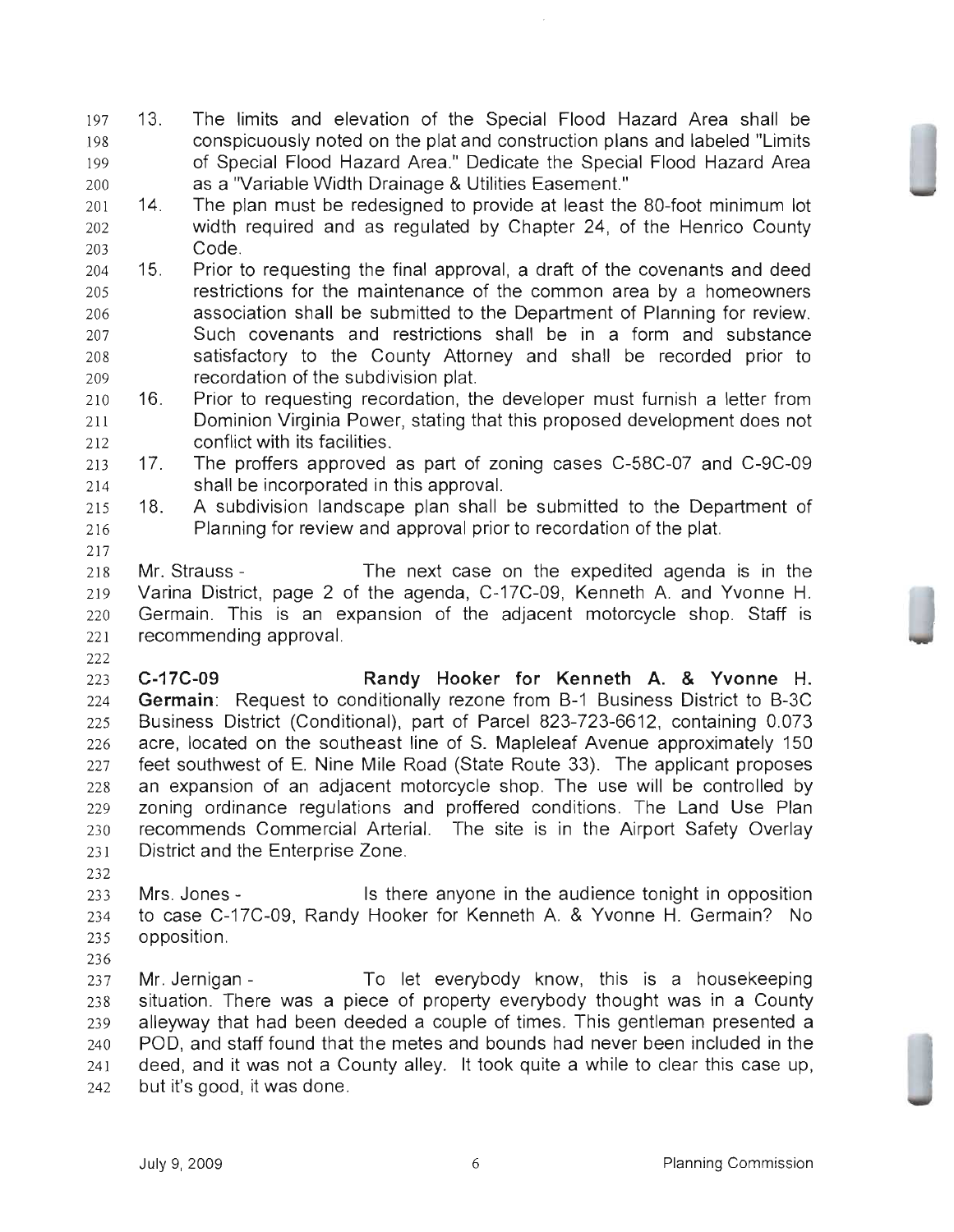With that, I will move for approval of case C-17C-09, Randy Hooker for Kenneth A. & Yvonne H. Germain. Mr. Vanarsdall - Second. Mrs. Jones - Motion by Mr. Jernigan, seconded by Mr. Vanarsdall. All in favor say aye. All opposed say no. The ayes have it; the motion passes. **REASON:** Acting on a motion by Mr. Jernigan seconded by Mr. Vanarsdall, the Planning Commission voted 4-0 (one absent, one abstention) to recommend the Board of Supervisors **grant** the request because the business use is compatible with surrounding zoning and the proffered conditions should minimize the potential impacts on surrounding land uses. Mr. Strauss - That concludes the expedited agenda. Mrs. Jones - Thank you, Mr. Strauss. Before we move to the rest of the agenda, I did neglect to address a member of the media who is with us this evening. Katherine Calos is here from the Times-Dispatch. We thank you for coming, and sorry I didn't note your presence earlier at the beginning. Mr. Vanarsdall - You'll have to wear a red dress next time. Mrs. Jones- Wave a flag. All right, thank you. Mr. Emerson - Madam Chair, this takes us into the regular agenda, leaving four cases to be heard tonight. **C-18C-09 Gene Davis for Extra Enterprises,** LLC: Request to amend proffered conditions accepted with Rezoning Case C-23C-06, on Parcel 822-722-0609, located at the southeast intersection of S. Kalmia Avenue and E. Jerald Street. The applicant proposes to amend Proffer 1 related to the minimum unit size and Proffer 4 related to architectural design. The existing zoning is RTHC Residential Townhouse District (Conditional). The Land Use Plan recommends Multi-Family Residential, 6.8 to 19.8 units net density per acre, Suburban Residential 2, 2.4 to 3.4 units net density per acre, and Environmental Protection Area. The site is in the Airport Safety Overlay District. Mrs. Jones - Good evening. Let me ask before Jamie begins, is there anyone with us tonight in opposition to C-18C-09, Gene Davis for Extra Enterprises, LLC? There is not. Okay. Ms. Sherry- Thank you, Madam Chair.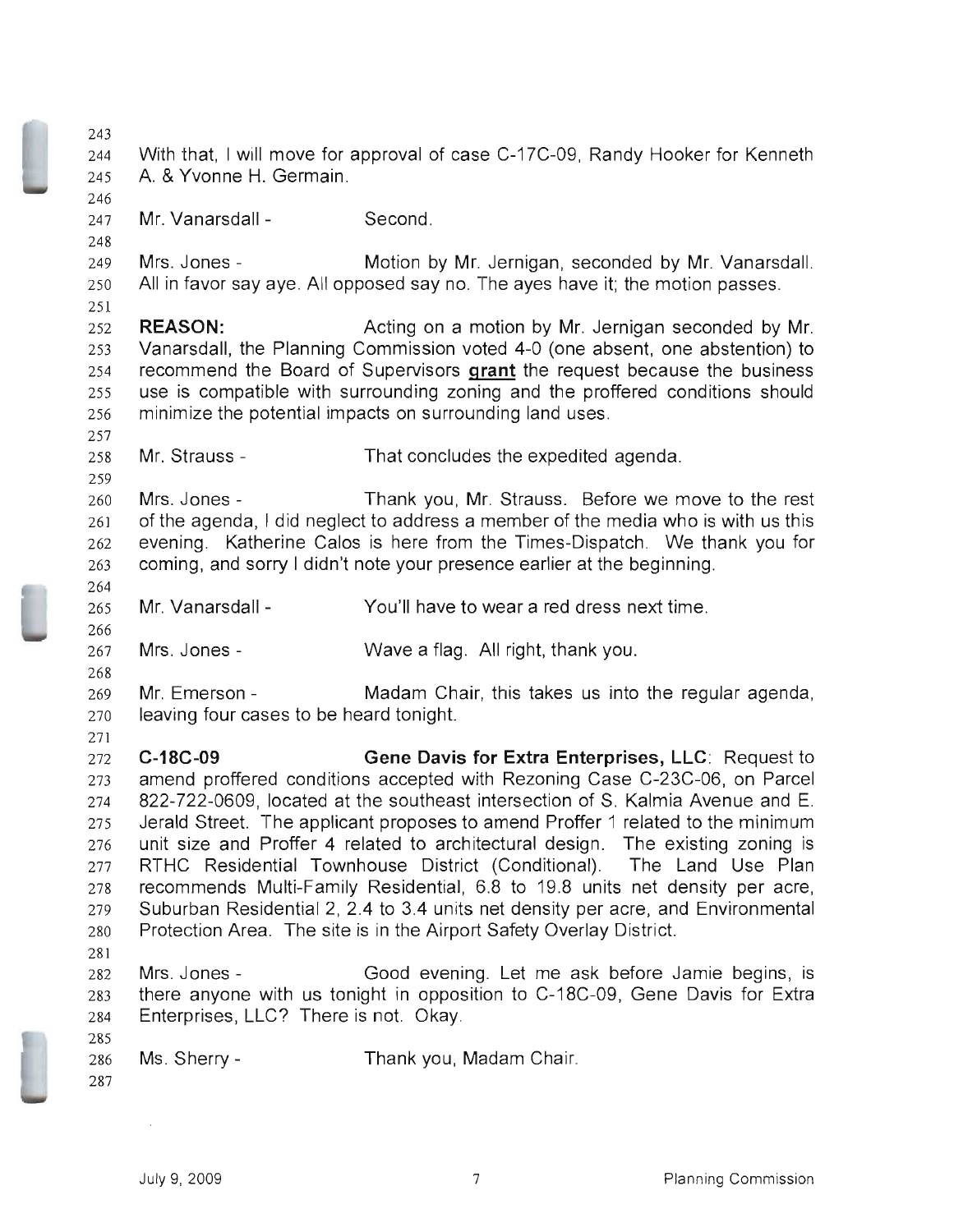- This site was zoned Residential Townhouse District (Conditional) via rezoning case C-23C-06. The 2010 Land Use Plan recommends Multifamily Residential, Environmental Protection Area, and Suburban Residential 2.
- 

There were 22 proffers accepted with case C-23C-06. Major aspects of the proffers include unit size; maximum density; architectural elevations; fencing; and sidewalks along all parking areas.

The applicant is requesting to amend Proffer #1 in order to reduce the minimum finished floor area from 1,400 square feet to 1,280 square feet. The minimum width of the units would remain at 20 feet as stated in the original proffer.

The applicant is also requesting to amend Proffer #4, which pertains to architectural design. This request to change the elevations is in response to the applicant selling the property to a new builder. The submitted elevations are consistent with a product the builder currently provides. The proposed amendment to Proffer #4 continues to commit to not having units with the same architectural design next to one another.

Proffer #5 of the original case identifies exterior building materials. Staff encourages the applicant to provide new elevations that closely resemble the structures proposed for this development with front, side and rear elevations that provide more detail.

To ensure the same level of quality that was proffered with the original elevations it is recommended the applicant detail architectural features such as paneled front doors, rear decks, and brick foundations, stoops, and front steps in the proffers. 

To be in keeping with recent townhouse-style developments approved in the County, and to help ensure the proposed changes do not reduce the quality of development intended with the original case, the applicant is encouraged to consider submitting additional proffer language that includes a commitment to foundation plantings; sod and irrigation; vinyl quality; and BMP treatment.

Although amending these requirements raises concerns, it should not significantly reduce the quality of development if the issues identified in the staff report are addressed and all other proffers remain unaltered.

The applicant submitted amended proffers dated today; which you have just received. Based on the County Attorney's recommended preamble, a preamble was added to the amendments, and an exhibit number and a date was added to each of the architectural drawings. Staff notes time limits would need to be waived to accept the amended proffers this evening.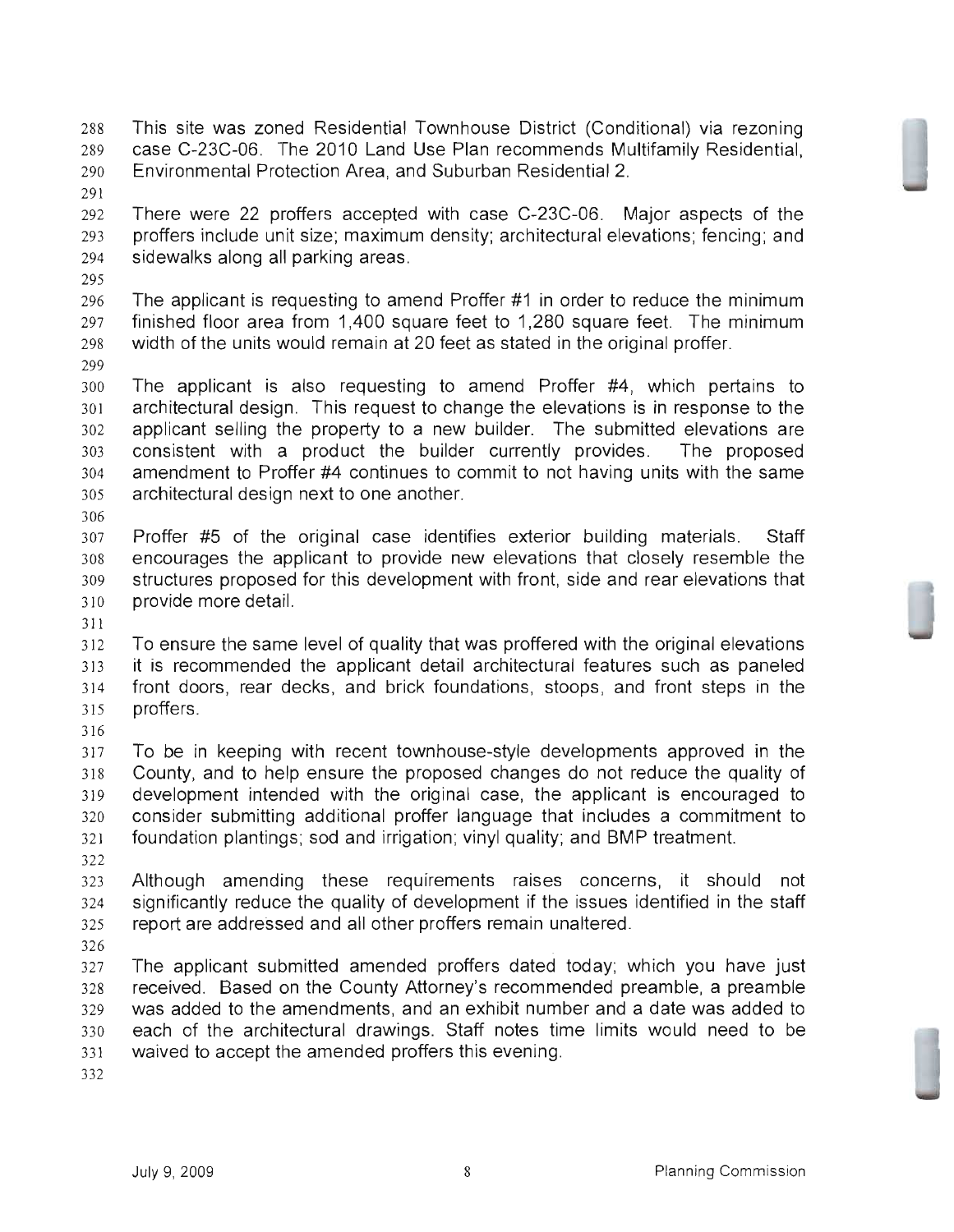This concludes my presentation I would be happy to answer any questions. Thank you. Mr, Jernigan - I do have a question. When you're speaking of the other thing, brick foundation and all, wasn't that in the original case? Ms. Sherry - It was not proffered in the actual proffer language; it was identified on the elevations, which are now being switched out. It's not identified on the new, but it was not identified in the actual proffer language. Proffer #5 talked about other materials' percentages. Mr. Jernigan - When I spoke to Mr. Davis, we gave up some square footage, and they changed the style of the townhouse to match the new ones that Ryan was building on Laburnum Avenue, which is an upgrade from what we originally had. Now, in those elevations, don't they have brick foundations? Ms. Sherry - It's not labeled on there, on the elevations themselves, the elevations that are on the screen right now. They don't actually label the identifications if it's not in the actual proffers as well. Mr, Vanarsdall - What is that, HardiPlank? Ms. Sherry- I'm not certain, sir. Mrs. Jones - Ms. Sherry, when you say 50% brick, is that 50% aggregate, or is that every other will be 50, or the side will be 50%. How is that done? Ms. Sherry- Mrs. Jones Ms. Sherry- Mr. Emerson Ms. Sherry Did I say 50% brick? It's on the drawings. Oh, on the drawings. It is on the drawings. Oh, I'm sorry. That is consistent with the proffer that is in the original case. I'm not sure; I think Mr. Davis might be able to answer that question. Mrs. Jones- As to how that's configured, you mean? Ms. Sherry- Correct. Mrs. Jones - Okay, thank you.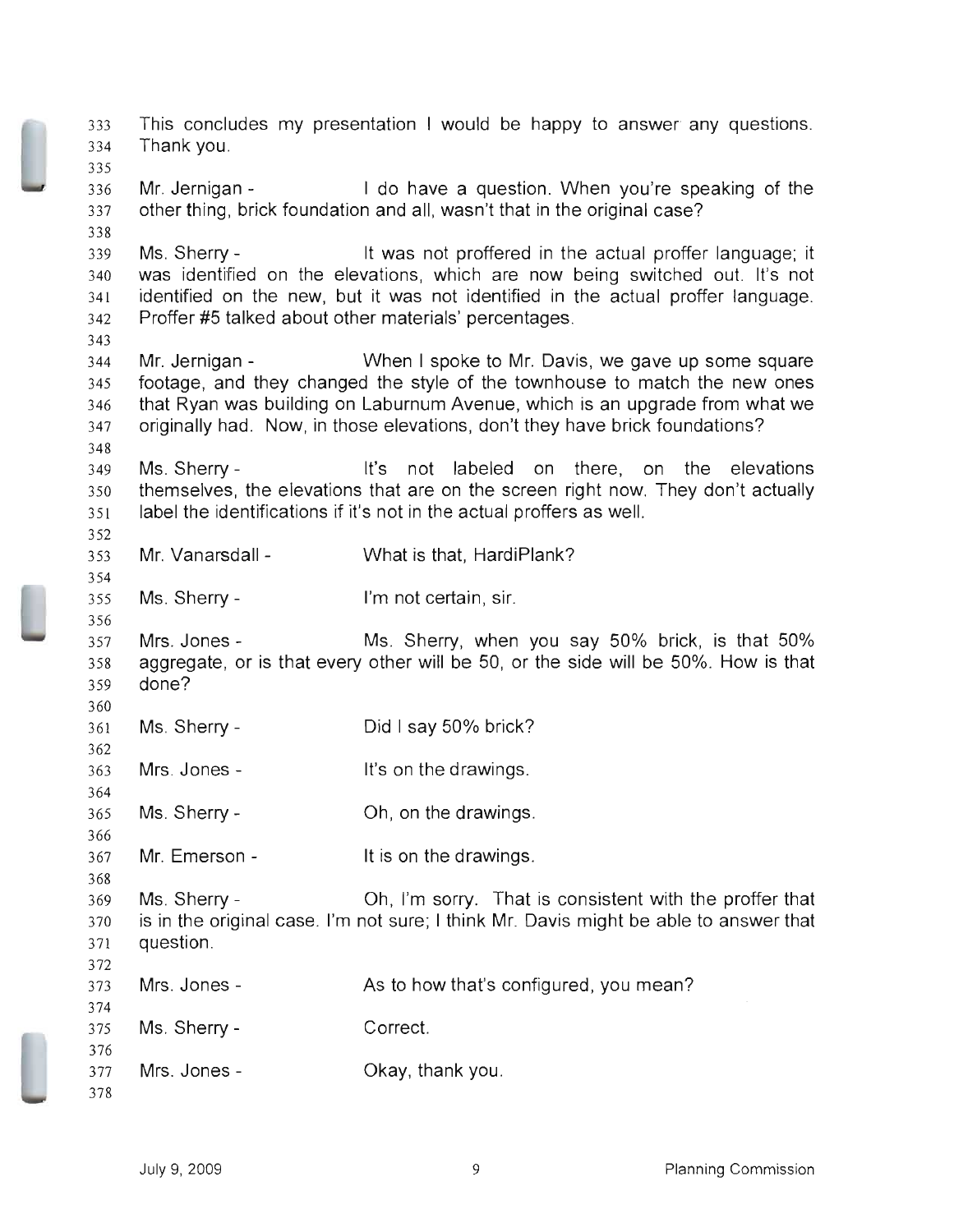Mr. Jernigan - I know the townhouses are being built that he's turned the proffers in for for this case are brick. They have brick on them. Mrs. Jones Mr. Jernigan Mrs. Jones- Mr. Jernigan Mrs. Jones Mr. Jernigan All? No, no. Are they like the Kings Ridge Townhomes? Yes. On Laburnum Avenue-Yes. -across from the apartments, yes. The new ones that Ryan is building. The proffers are to be changed to where those elevations will replace the elevations that they had in the previous case. Am I correct on that? Mr. Vanarsdall - You say they already had brick on them? Mr. Jernigan - Yes, Kings Ridge. Mr. Emerson - Once constructed, but not necessarily the ones in the 402 elevations. The elevations are committing to the 50% of the total facade, as per Proffer #5 of the original case. But I believe your question was-and maybe I misunderstood-whether or not there would be brick foundations or faux foundations made of brick. There's nothing that necessarily guarantees that. Mr. Jernigan Mrs. Jones Mr. Jernigan Mr. Davis Mr. Jernigan Mrs. Jones Mr. Davis, could you come up to the podium, please? Thank you, Ms. Sherry. Are we going to have brick foundations? Yes sir. There we go. Excuse me, would you—Sir? Would you please just 418 identify yourself? We're taping- Mr. Davis - I'm Gene Davis. I'm sorry, Madam Chairman. Yes, we will have brick foundations. I think if you look at the architectural drawings showing the footing detail on the whole set of plans, it may not be on this one that Jamie put out, but it does show brick. All the reveals will be brick in the foundation.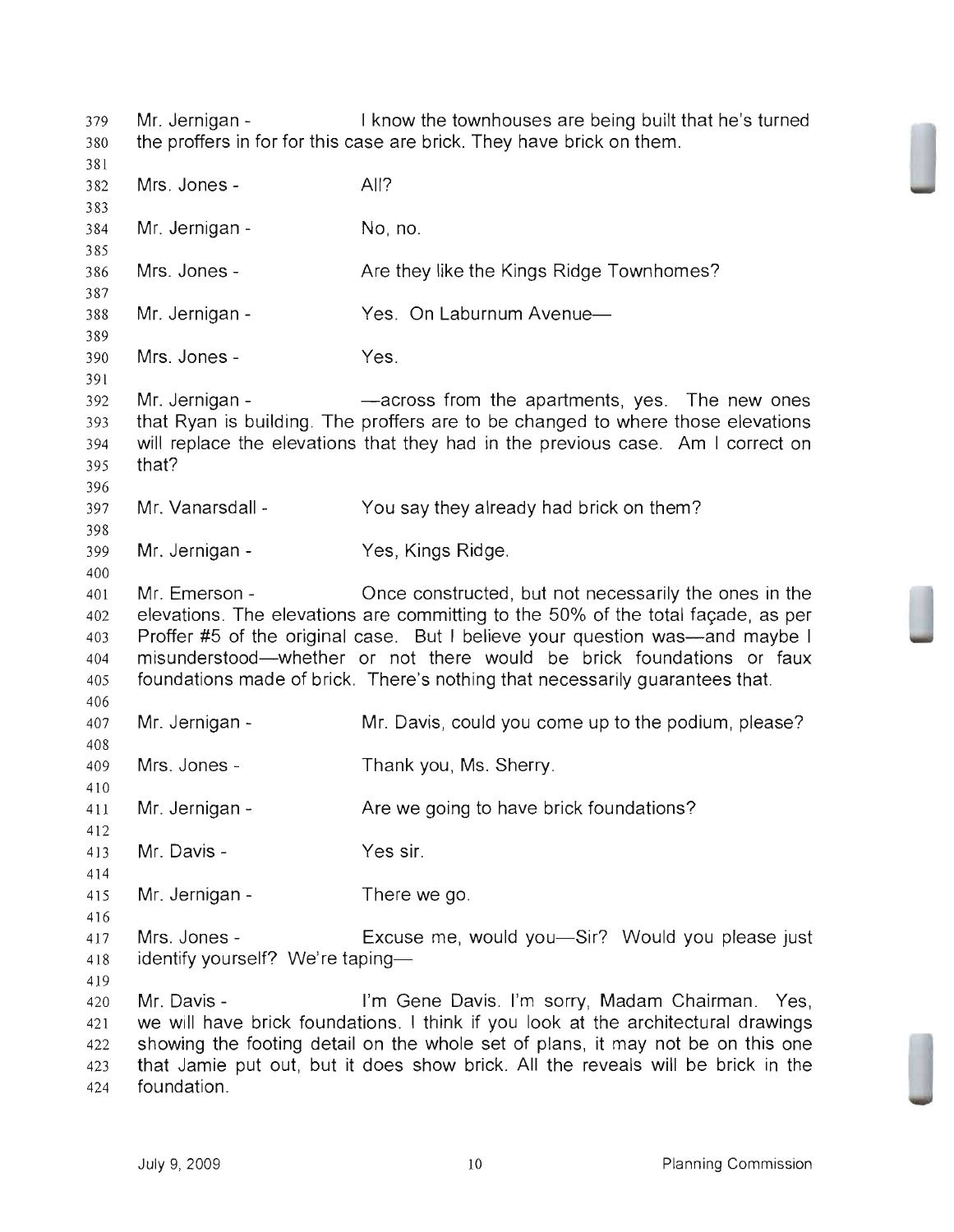| 425  |                                                                                  |                                                                         |  |
|------|----------------------------------------------------------------------------------|-------------------------------------------------------------------------|--|
| 426  | Mr. Jernigan -                                                                   | Okay. So, you're changing Proffer #1 and Proffer #4.                    |  |
| 427  | Proffer #5 says that a minimum of 50% of the total façade for the entire project |                                                                         |  |
| 428  | shall be brick or stone.                                                         |                                                                         |  |
| 429  |                                                                                  |                                                                         |  |
| 430  | Mr. Davis -                                                                      | Yes, absolutely. We're not changing any other proffer                   |  |
| 431  | than those two.                                                                  |                                                                         |  |
|      |                                                                                  |                                                                         |  |
| 432  |                                                                                  |                                                                         |  |
| 433  | Mr. Jernigan -                                                                   | Okay. You all right with that? Thank you, Mr. Davis.                    |  |
| 434  |                                                                                  |                                                                         |  |
| 435  | Mr. Davis -                                                                      | Thank you.                                                              |  |
| 436  |                                                                                  |                                                                         |  |
| 437  | Mrs. Jones -                                                                     | Mr. Davis?                                                              |  |
| 438  |                                                                                  |                                                                         |  |
| 439  | Mr. Davis -                                                                      | Yes ma'am?                                                              |  |
| 440  |                                                                                  |                                                                         |  |
| 44 l | Mrs. Jones -                                                                     | Just because I want to make sure I understand. In                       |  |
| 442  |                                                                                  | each run of three, four, five units or whatever, do you intend to have— |  |
| 443  |                                                                                  |                                                                         |  |
| 444  | Mr. Davis -                                                                      | Every other.                                                            |  |
| 445  |                                                                                  |                                                                         |  |
|      | Mrs. Jones -                                                                     |                                                                         |  |
| 446  |                                                                                  | Every other brick?                                                      |  |
| 447  |                                                                                  |                                                                         |  |
| 448  | Mr. Davis -                                                                      | Yes ma'am.                                                              |  |
| 449  |                                                                                  |                                                                         |  |
| 450  | Mrs. Jones -                                                                     | I see.                                                                  |  |
| 451  |                                                                                  |                                                                         |  |
| 452  | Mr. Davis -                                                                      | Yes ma'am.                                                              |  |
| 453  |                                                                                  |                                                                         |  |
| 454  | Mrs. Jones -                                                                     | Okay, that answers that.                                                |  |
| 455  |                                                                                  |                                                                         |  |
| 456  | Mr. Davis -                                                                      | And if it's a five, it would be three brick.                            |  |
| 457  |                                                                                  |                                                                         |  |
| 458  | Mrs. Jones -                                                                     | Mmm-hmm.                                                                |  |
| 459  |                                                                                  |                                                                         |  |
| 460  | Mr. Davis -                                                                      | Just like we have off Laburnum Avenue.                                  |  |
| 461  |                                                                                  |                                                                         |  |
| 462  | Mrs. Jones -                                                                     | Off of Laburnum. Okay.                                                  |  |
| 463  |                                                                                  |                                                                         |  |
| 464  | Mr. Jernigan -                                                                   | Okay. Anybody else have questions?                                      |  |
| 465  |                                                                                  |                                                                         |  |
| 466  | Mrs. Jones -                                                                     | The irrigation and sodding, have you discussed any of                   |  |
|      | that?                                                                            |                                                                         |  |
| 467  |                                                                                  |                                                                         |  |
| 468  |                                                                                  |                                                                         |  |
| 469  | Mr. Jernigan -                                                                   | No, because I don't believe that was in on the original.                |  |
| 470  |                                                                                  |                                                                         |  |

 $\hat{\mathcal{A}}$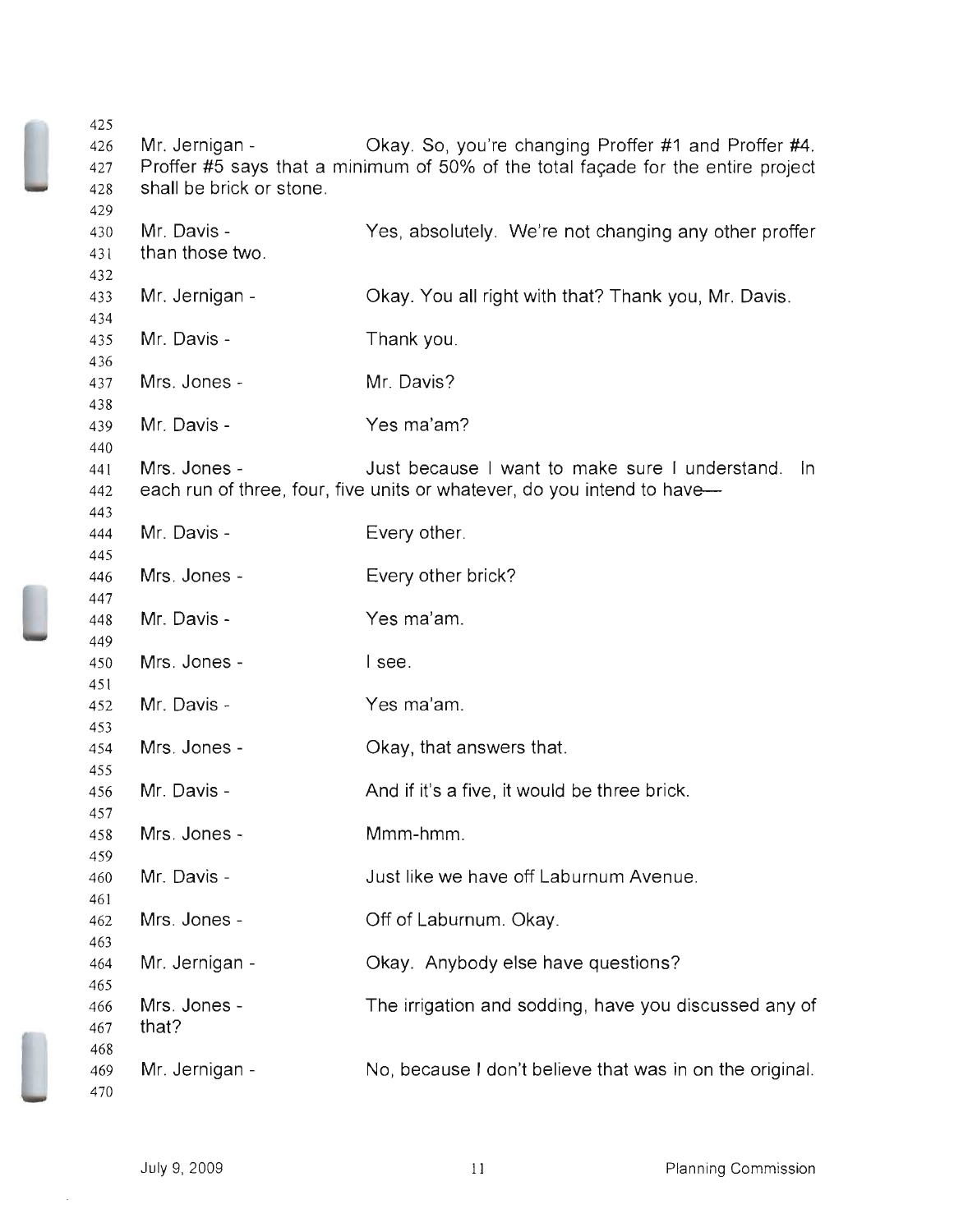| 471                                                  | Mr. Emerson -                                                | That was not in the original case.                                                                                                                                                                                                                                                                                                                                                      |
|------------------------------------------------------|--------------------------------------------------------------|-----------------------------------------------------------------------------------------------------------------------------------------------------------------------------------------------------------------------------------------------------------------------------------------------------------------------------------------------------------------------------------------|
| 472<br>473<br>474                                    | Mrs. Jones -<br>would be appropriate to talk about that now. | Times moving on as they do, I wondered whether it                                                                                                                                                                                                                                                                                                                                       |
| 475<br>476<br>477                                    | Mr. Jernigan -                                               | Mrs. Jones, to be truthful with you, I guess I will say I<br>am happy with it the way it is and just leave it at that.                                                                                                                                                                                                                                                                  |
| 478<br>479                                           | Mrs. Jones -                                                 | I love to get as fine a project as we can.                                                                                                                                                                                                                                                                                                                                              |
| 480<br>481                                           | Mr. Jernigan -                                               | I realize that.                                                                                                                                                                                                                                                                                                                                                                         |
| 482<br>483                                           | Mrs. Jones -                                                 | I'm happy you're happy.                                                                                                                                                                                                                                                                                                                                                                 |
| 484<br>485                                           | Mr. Jernigan -                                               | Okay, thank you.                                                                                                                                                                                                                                                                                                                                                                        |
| 486<br>487                                           | Mrs. Jones -                                                 | You're welcome.                                                                                                                                                                                                                                                                                                                                                                         |
| 488<br>489<br>490<br>491                             | Mr. Jernigan -                                               | All right, Madam Chair, with that, I will move for<br>approval of C-18C-09, Gene Davis for Extra Enterprises, LLC—Excuse me. First<br>of all, I have to waive the time limits on the proffers entered today.                                                                                                                                                                            |
| 492<br>493<br>494                                    | Mr. Vanarsdall -                                             | Second.                                                                                                                                                                                                                                                                                                                                                                                 |
| 495<br>496<br>497                                    | Mrs. Jones -<br>the motion passes.                           | Motion by Mr. Jernigan, seconded by Mr. Vanarsdall<br>regarding the proffers. All in favor say aye. All opposed say no. The ayes have it;                                                                                                                                                                                                                                               |
| 498<br>499<br>500                                    | Mr. Jernigan -                                               | With that, I will move case C-18C-09, Gene Davis for<br>Extra Enterprises, LLC, be sent to the Board of Supervisors for their approval.                                                                                                                                                                                                                                                 |
| 501<br>502                                           | Mr. Vanarsdall -                                             | Second.                                                                                                                                                                                                                                                                                                                                                                                 |
| 503<br>504<br>505                                    | Mrs. Jones -                                                 | Motion by Mr. Jernigan, seconded by Mr. Vanarsdall.<br>All in favor say aye. All opposed say no. The ayes have it; the motion passes.                                                                                                                                                                                                                                                   |
| 506<br>507<br>508<br>509<br>510<br>511<br>512<br>513 | <b>REASON:</b><br>reasonable.                                | Acting on a motion by Mr. Jernigan seconded by Mr.<br>Vanarsdall, the Planning Commission voted 4-0 (one absent, one abstention) to<br>recommend the Board of Supervisors grant the request because the reduction in<br>minimum house size and required finished space would not greatly influence the<br>quality or value of residential development in the area and it was determined |
| 514<br>515<br>516                                    | $P-9-09$                                                     | Mitch Mitchell for Burgerbusters, Inc.: Request for<br>a Provisional Use Permit required under proffered condition #28 accepted with C-<br>29C-06 to allow extended hours operation of a restaurant (Steak 'n Shake) on                                                                                                                                                                 |

 $\mathcal{A}^{\mathcal{A}}$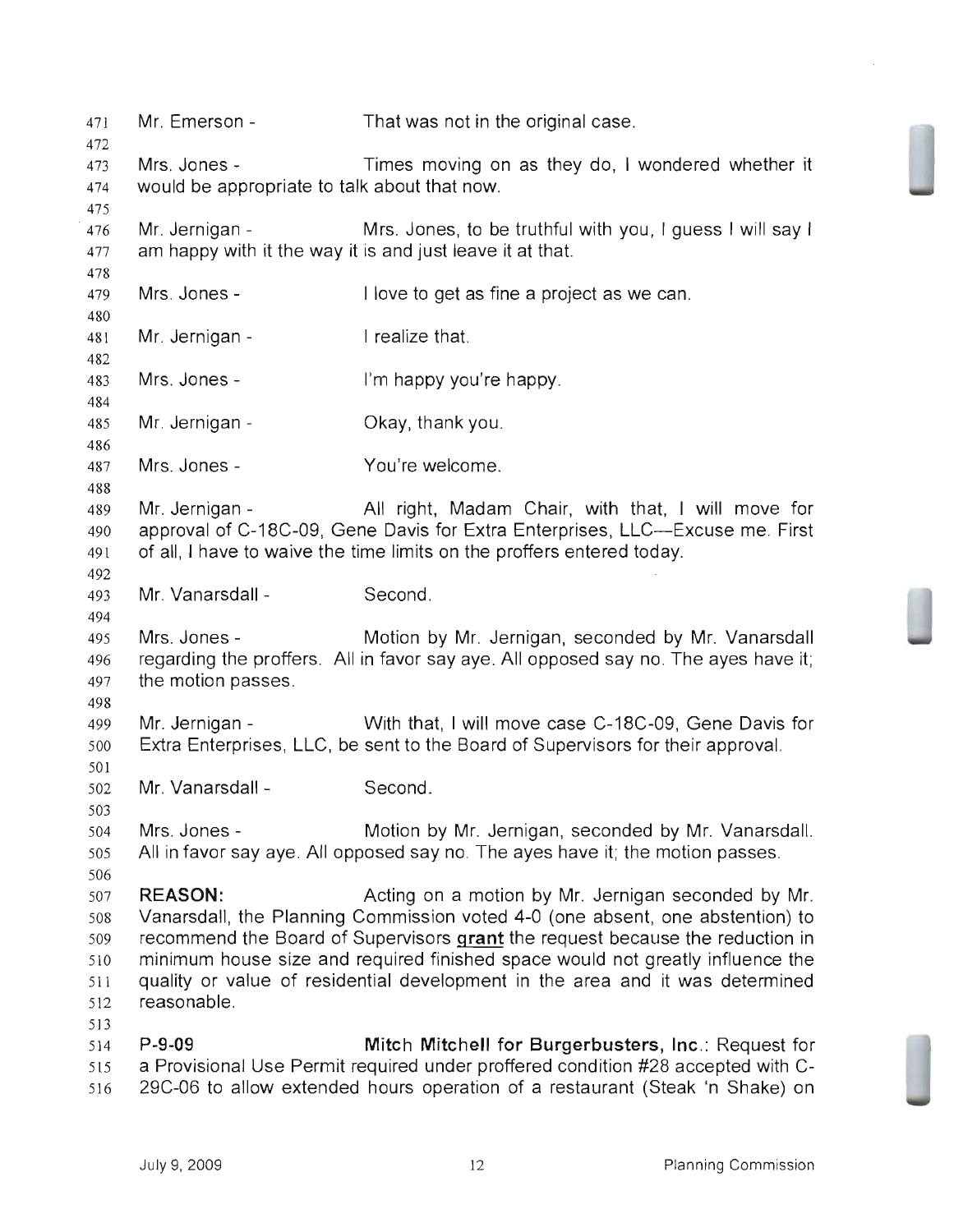part of Parcel 815-718-5710, an out parcel within the Shops at White Oak Village, located approximately 400 feet east of S. Laburnum Avenue at its intersection with Gay Avenue. The applicant proposes opening daily at 5:00 a.m. instead of 6:00 a.m. and closing daily at 1:00 a.m. instead of 12:00 a.m. The existing zoning is B-3C Business District (Conditional). The Land Use Plan recommends Planned Industrial. The site is in the Airport Safety Overlay District and the Enterprise Zone.

525 Mrs. Jones - Before Ms. Taylor begins, is there anyone with us who is in opposition to cast P-9-09, Mitch Mitchell for Burgerbusters, Inc.? No opposition. Good evening.

Mr. Vanarsdall - Good evening, Ms. Taylor.

Ms. Taylor- Hello. Thank you, Madam Chair.

This request would allow for the extension of hours of operation of Steak 'n Shake, a proposed restaurant at the Shops at White Oak Village. The applicant proposes to open daily at 5:00 a.m. instead of 6:00 a.m., and close at 1:00 a.m. instead of 12:00 a.m.

The site is zoned B-3C and designated Planned Industry on the 2010 Land Use Plan. The subject property is also located within the County's Enterprise Zone. 

The Shops at White Oak Village was approved in 2006 via rezoning case C-29C-06. The grand opening was in October 2008. Although the hours requested are permitted in a B-3 Zoning District, Proffer #28 accepted with the case prohibits businesses from being open to the public between the hours of 12 a.m. and 6 a.m. unless otherwise approved by a Provisional Use Permit.

Staff believes extending the hours of operation to 5:00 a.m. would be a reasonable extension of the surrounding commercial activity.

However, staff does have concerns regarding the request to extend hours of operation to 1:00 a.m. Although the restaurant would not serve alcohol, staff believes the increase in late night activity could have a negative impact on the surrounding community.

The Division of Police has also raised concerns regarding this request due to the likely impact on loitering; other nuisances; and an increase in calls for service in the area.

In addition, staff has concerns that the approval of later hours would set an undesirable precedent for other businesses at the Shops at White Oak Village.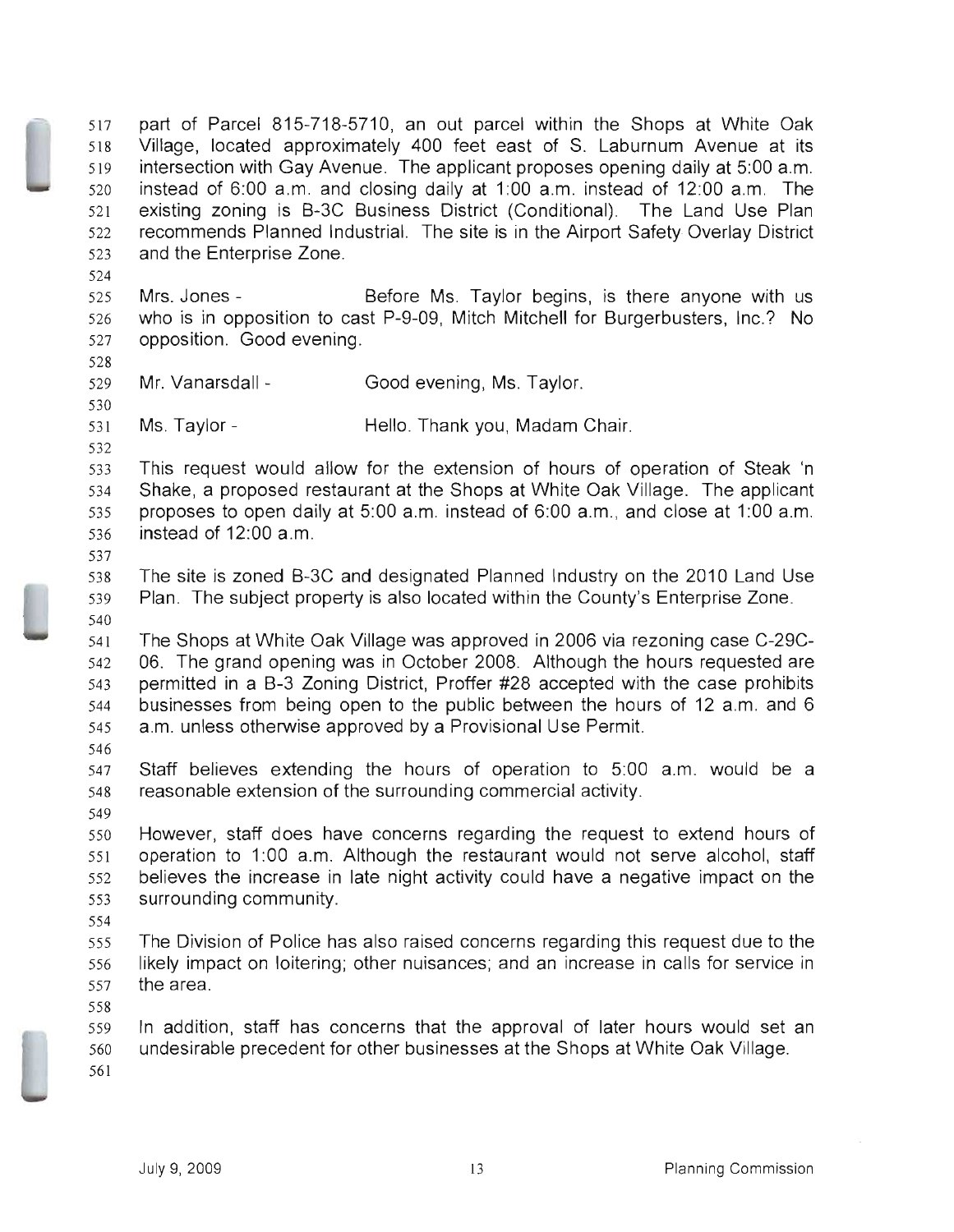Given the combination of these factors, staff does not support extended hours of operation until 1:00 a.m., but can support extended hours of operation to 5:00 a.m. with the revised conditions handed out this evening. This concludes my presentation. I will be happy to answer any questions. Mrs. Jones - Thank you. Are there questions for Ms. Taylor? Mr. Jernigan - Ms. Taylor, I don't have any questions for you, and you did a good job on the report. I do have a request. Ms. Taylor- Yes sir. Mr. Jernigan - I spoke briefly to Jean about this today, and whoever you all want to get to do it. I would like to see a report of B-3C along the other parts of the County, mainly the West End, of the hours of operation for different restaurants such as Friday's. I know in B-3 that all of them are using 2:00 in the morning because they can, but I would be interested to see in the B-3C where it is conditional how many of these restaurants are open until 2 that have alcohol. Ms. Taylor- Okay. Mr. Jernigan - That's something that you take your time on; it's not something I have to have tomorrow. We're having some situations where we have more restaurants coming. I just want to have a little gauge to go by. Mr. Vanarsdall Mr. Jernigan entire County in B-3C. Like I said I know B-2 is used to the max. Mrs. Jones-or just as a listing? Mr. Jernigan serve alcohol. Mrs. Jones Are you talking about for the entire planning-Well, mainly the West—I mean, well, yes, let's say the Are you looking for this in relation to calls for service, As a listing of those people that are open until 2 that If you have that list, would it not be smart to correlate it to some standard by which we can see if there is any kind detrimental effect with the late hours and the potential for [blank section on tape]. Just wondering if that would be an added dimension to it that we should pay attention to. Mr. Jernigan - I guess Ms. Vann could get us that information from police about the calls.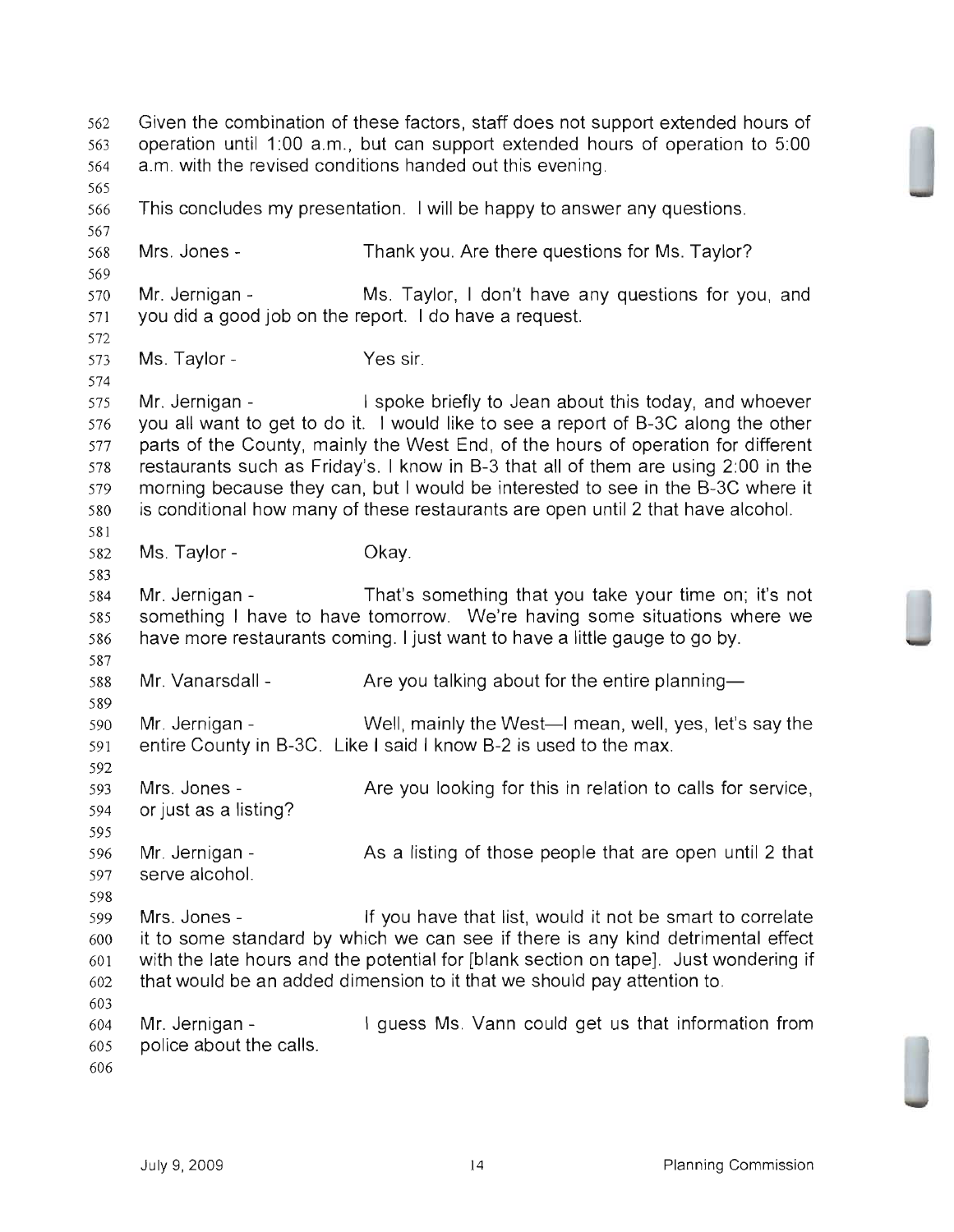607 608 609 610 611 612 613 614 615 616 617 618 619 620 621 622 623 624 625 626 627 628 629 630 631 632 633 634 635 636 637 638 639 640 641 642 643 644 645 646 647 648 649 650 651 652 Mrs. Jones - Because your concern is based, probably, on the judgment call we need to make about where restaurants can be open to what hours and under what conditions. That's all part of it [blank section on tape] or not. Mr. Jernigan - The I feel that probably on West Broad most of these places are open a little later, but I can't state it because I haven't seen the statistics. I'd like to see a count of how it goes. Mr. Emerson - Mr. Donati have ever been revoked. Mr. Jernigan - Mr. Emerson - Mr. Jernigan -We can do that. It would be interesting to know if any of these permits One. There's one, I believe. I don't know when it was, but I checked on that already. There's only been one provisional use permit ever revoked in this County. Mr. Emerson - That's my understanding, but we can check on that, too. Mr. Vanarsdall - It's not as easy to revoke as you think it would be. Mrs. Jones - The Are there other questions? Mr. Jernigan - I don't have any questions for Ms. Taylor, but I do need to talk to Mr. Emerson. Mrs. Jones - Ms. Taylor, would you entertain us for a moment? Ms. Taylor - Yes, this is—the plat. Here's the floor plan. Mrs. Jones - Just out of curiosity, are there other Steak 'n Shakes in our area? This will be the first? Ms. Taylor-Mrs. Joneswait and see. [Long pause.] In Virginia. In Virginia. Well, I do have a question or two, but we'll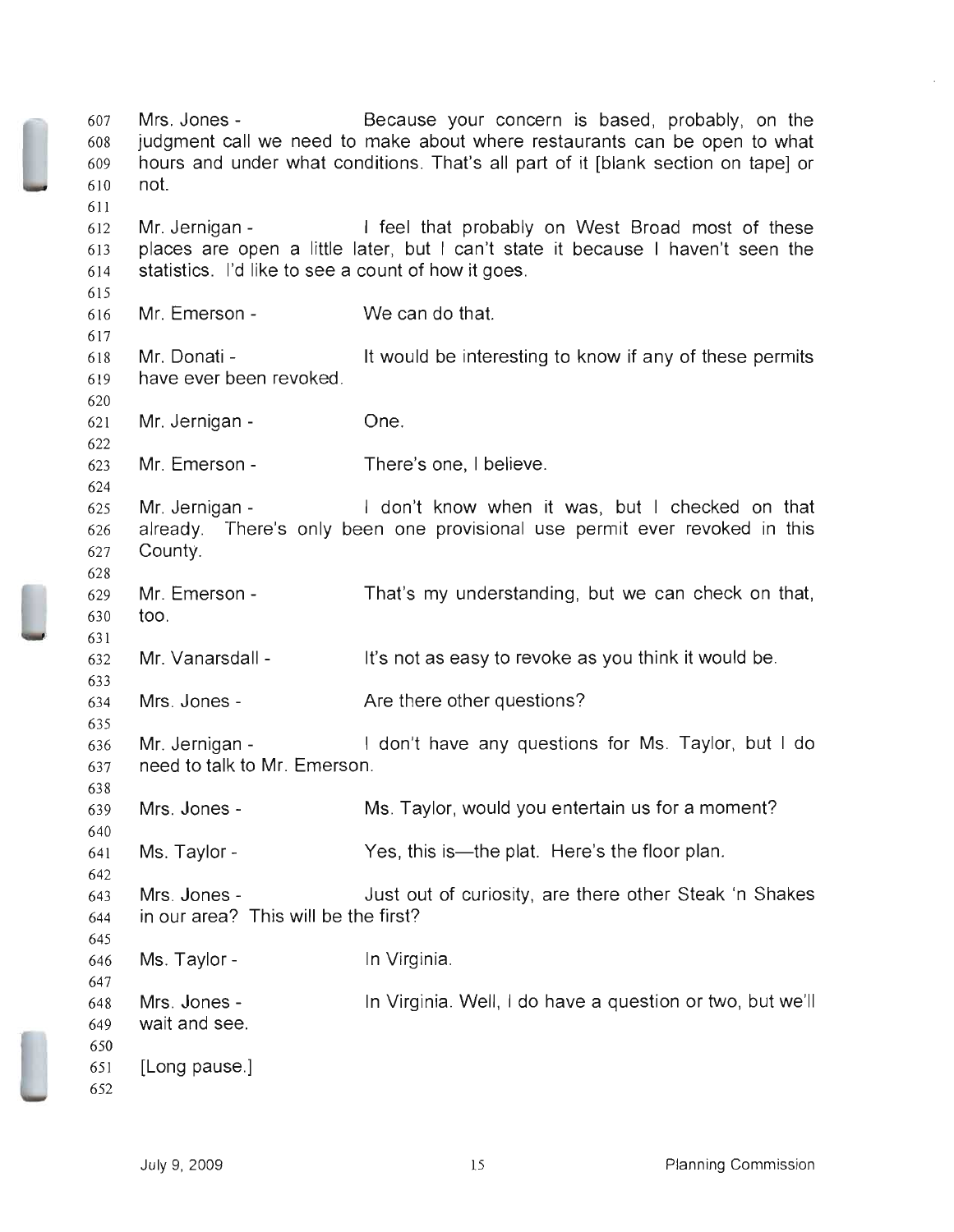Mr. Jernigan - Ms. Vann, could you come to the podium, please? Ms. Vann- Good evening. Kim Vann with Henrico Police. Mr. Vanarsdall - Hello, Kim. Mr. Jernigan - Do you think that you could get me some statistics for problems that we have with alcohol in the hours related? Ms. Vann - I can put the request in; I actually don't do that. The Records Unit within the Division of Police produces all information for public information. Probably we would need a little guidance to know what you're looking for, but I can certainly work with yourself and the Planning staff to fjgure out what we are looking at, whether it's the usual list that they're coming up for all B-3, and then planning what the calls for service are based on those businesses that are open past a certain time, or any other direction you want. We certainly can work with you on that. Mr. Jernigan - Do you know if maybe we've had an excessive 672 amount of calls in the Varina District? Ms. Vann - I wouldn't be able to tell you Varina District. I typically don't do crime analysis. Mr. Jernigan - Okay. Ms. Vann - That's for another part of the unit. For example, for this case, we would get the information and try to present it in a way that is useable for the staff report and the file. That would be the only information I have at this point. It would be White Oak Village, and we did do a comparison across the street actually cattycorner to the Laburnum Square Shopping Center. So we have some of that information. But for Varina overall, no sir. Mr. Jernigan - I guess the reason I'm requesting this information is because, naturally, our end of the town is the part of town that's growing right now. We have a bunch of new restaurants in the White Oak Shopping Center. And through time, we're going to have more people coming. I guess for the rest of the Commission-and I'll tell you where I'm going-I kind of want to be fair with everybody because right now White Oak has a 12:00 proffer. These people have to come for an amendment. Well, we have Steak 'n Shake tonight, which is Burgerbusters. Next month we have T.G.1. Fridays coming in for a request. We have Olive Garden coming; they're going to start construction. Probably through time, we will have some more restaurants, so I want to kind of gauge and see what's going on with the rest of the County. To be fair, if mostly everybody in the West End is open until 2, it looks a little discriminatory to be shutting us down at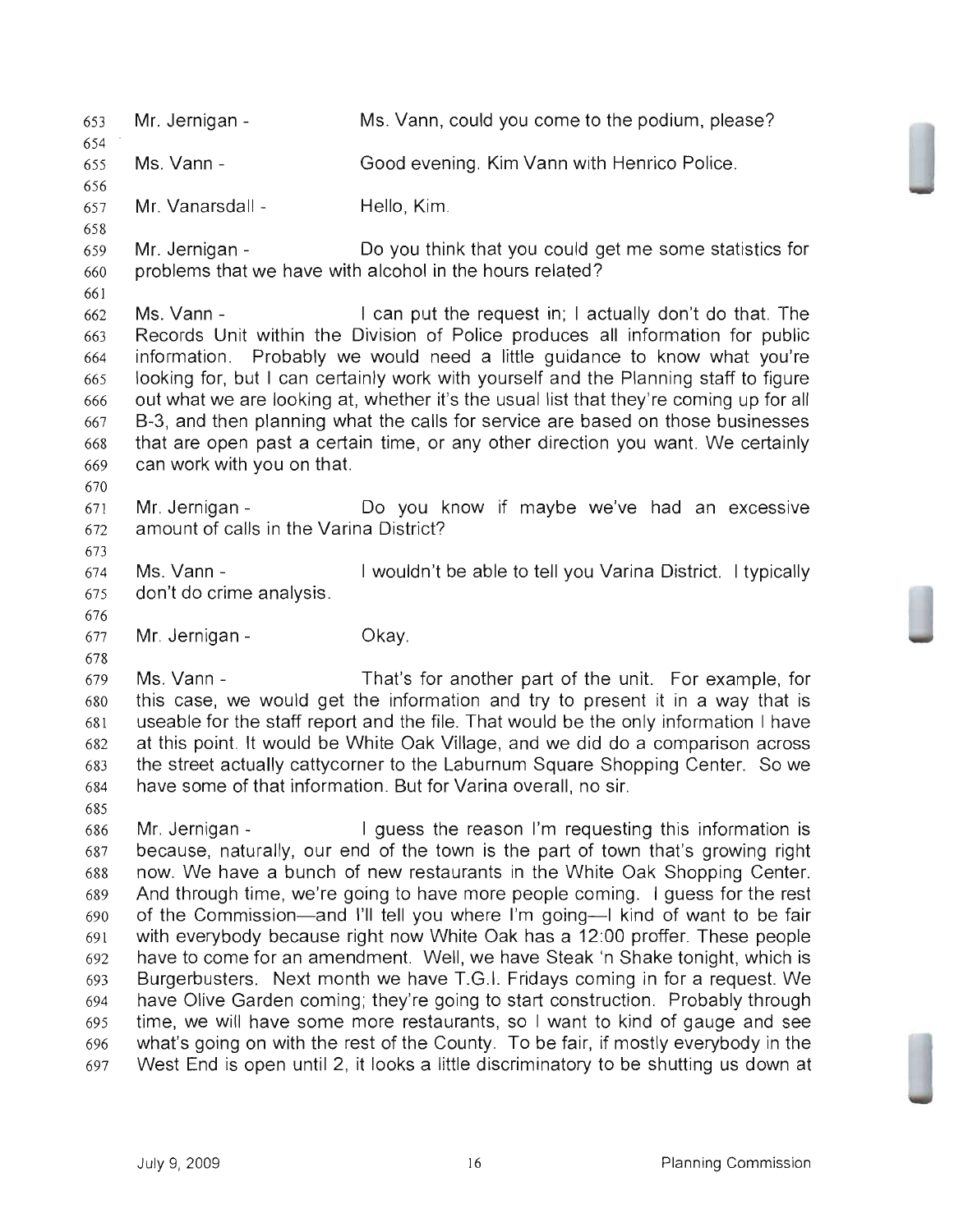| 698<br>699                             | midnight in the East End. Personally, I don't want to hear those complaints.<br>That's the reason I'm requesting this information. |                                                                                                                                                                                                                                                                                                                        |  |
|----------------------------------------|------------------------------------------------------------------------------------------------------------------------------------|------------------------------------------------------------------------------------------------------------------------------------------------------------------------------------------------------------------------------------------------------------------------------------------------------------------------|--|
| 700<br>701<br>702                      | Ms. Vann -                                                                                                                         | Yes, we certainly can get the information for you.                                                                                                                                                                                                                                                                     |  |
| 703<br>704                             | Mr. Jernigan -                                                                                                                     | Okay. I would appreciate that.                                                                                                                                                                                                                                                                                         |  |
| 705<br>706<br>707                      | Mr. Vanarsdall -<br>have it than those that do.                                                                                    | The list would probably be shorter of those that don't                                                                                                                                                                                                                                                                 |  |
| 708<br>709<br>710                      | Mr. Donati -                                                                                                                       | Mr. Jernigan, you already have two restaurants on<br>Williamsburg Road that are open 24 hours. Waffle House.                                                                                                                                                                                                           |  |
| 711<br>712                             | Mr. Jernigan -                                                                                                                     | Yes.                                                                                                                                                                                                                                                                                                                   |  |
| 713<br>714                             | Mr. Vanarsdall -                                                                                                                   | They don't sell beer, do they?                                                                                                                                                                                                                                                                                         |  |
| 715<br>716                             | Mr. Donati -                                                                                                                       | No.                                                                                                                                                                                                                                                                                                                    |  |
| 717<br>718<br>719<br>720<br>721        | Mr. Jernigan -                                                                                                                     | I guess another think I was telling Mr. Vanarsdall<br>earlier, if we shut up early in the East End, I don't want people driving to the West<br>End getting drunk, and then have to drive all the way back to the East End to get<br>home. It's more chance of getting somebody in an accident.                         |  |
| 722<br>723<br>724                      | Mr. Vanarsdall -<br>we have so many drunks from the East End.                                                                      | That's what they've been doing for years. That's why                                                                                                                                                                                                                                                                   |  |
| 725<br>726                             | Mrs. Jones -                                                                                                                       | So this is basically a public service.                                                                                                                                                                                                                                                                                 |  |
| 727<br>728<br>729                      | Mr. Jernigan -<br>Ms. Vann, that's all I need. I appreciate your help.                                                             | I guess I'm trying to help the police calls. Thank you,                                                                                                                                                                                                                                                                |  |
| 730<br>731<br>732                      | Mrs. Jones -<br>applicant.                                                                                                         | Thank you. I just have a quick question for the                                                                                                                                                                                                                                                                        |  |
| 733<br>734                             | Mr. Jernigan -                                                                                                                     | Mr. Axselle is coming down to see us now.                                                                                                                                                                                                                                                                              |  |
| 735<br>736<br>737<br>738<br>739<br>740 | Mr. Axselle -<br>not relevant to this case.                                                                                        | If I make a couple comments. This applicant has only<br>requested to go to 1:00. We suggested to the staff, and they have included it in<br>their suggested condition, that we not serve alcohol. If I could kind of go through<br>the thing. I think Mr. Jernigan's discussions and requests are reasonable, but just |  |
| 741<br>742                             | Mr. Jernigan -                                                                                                                     | You're right, Mr. Axselle, they're not.                                                                                                                                                                                                                                                                                |  |

æ ÷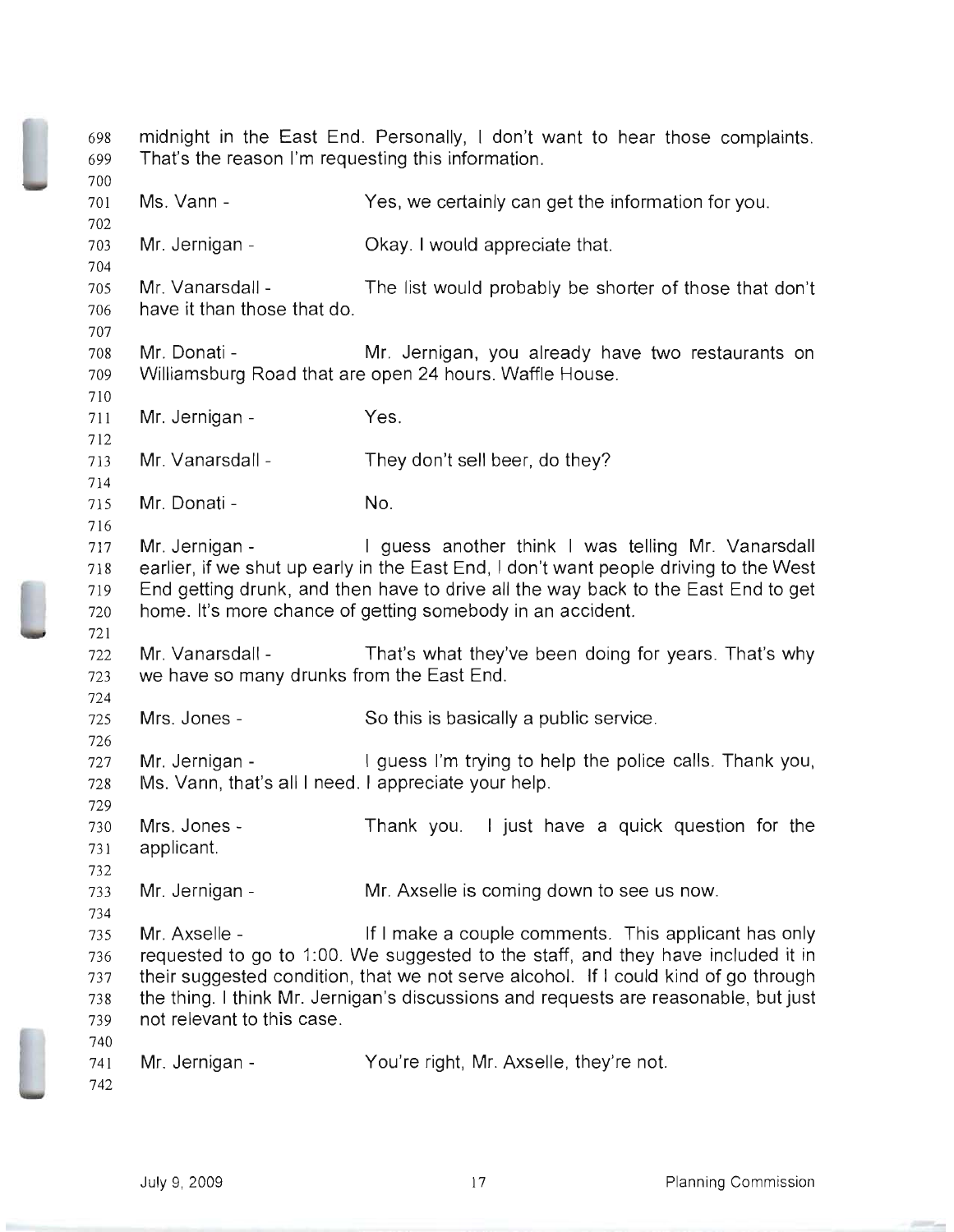Mr. Axselle I do want to introduce to you Lee Garvin, who is here with the applicant. Lee, if you could raise your hand. And Mitch Mitchell you know is with Timmons, which, as you know, represent Forrest City Enterprises. They're very supportive of this request. In fact, Jim Ridge, as many of you know from the Planning POD, says they have the best steak burgers and best shakes in America. I don't know if he thought I was reporting on that, but it's very supportive of it.

Steak "n Shake has been in business 75 years. They basically go from Wisconsin, Michigan, Pennsylvania and the north, over to Texas, and Alabama, Florida to the south; go to Oklahoma and Kansas. There are two states in the eastern and southeastern part that do not have a Steak "n Shake, and they are Louisianan and Virginia. Mr. Garvin and his company have been awarded the franchise for Virginia, so this will be the first Steak "n Shake in Virginia. It is, quite frankly, it is very exciting. It is a family restaurant. It is not a fast-food restaurant. You go in and you order at the table, a waitress or waiter comes to take your order, they go back to the restaurant. It's cooked and prepared as you requested, and served to you there. Now, this does have a drive-thru, but the entire operation is what they call a full-service restaurant and not a fast-food restaurant. They have wonderful types of meals of classic melts, various sandwiches, chili, a full breakfast.

About 99% of the Steak 'n Shakes around the country operate 24 hours. They recognize, however, that we're in Henrico County and would prefer to have some less type of activity. They came and basically suggested that staff place on them the same conditions that the County placed on 7-Eleven. Now, keep in mind, 7 Eleven in the Shops at White Oak Village is open 24 hours. The police and the staff put together some very serious conditions. Mr. Garvin and his folks said they would live with those. If you read them they are very tough, and this is for a restaurant that does not serve alcohol at all. I also hope you would keep in mind that at White Oak Village, the lighting is brighter than your normal shopping center, and it has 63 stationary cameras, 63 cameras. They have PTZ cameras, the ones that zoom in and out, and scan around and so forth. It has 24-hour on-site security. There's no place in the County, I believe, that has that level of security, with the possible exception of the Short Pump Town Center. This is just the method by which Forest City operates.

Why 1:OO? This site is actually closer to the interstate than the 7-Eleven. It makes sense that you have a 7-Eleven that can, in fact, accommodate the traveling public so that they can consume for their automobiles, gasoline. We want them to have the ability to consume in their person some good meals as a convenience to them. Also, Forest city has received some inquiries from people that come into the airport in such flights around 12, 12:00, and we want to have a decent place for people to come and eat there on the way.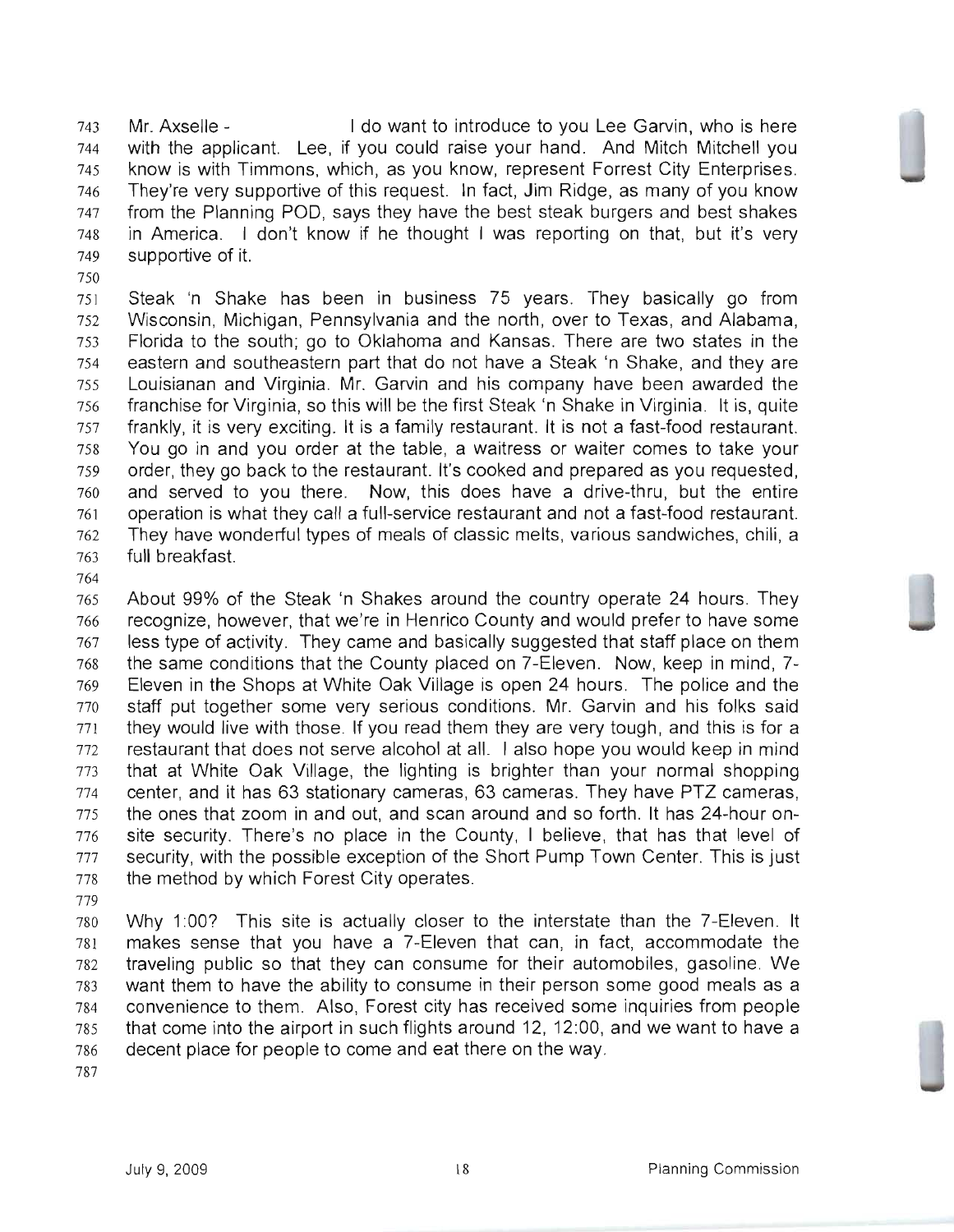We are supportive of all of the staff conditions. We can live with the 1:00. We volunteered there would be no alcohol, so that addresses some of the normal concern. We agree with everything that staff has suggested, or they've highlighted for us some changes they've made, and they're reasonable. The two exceptions are that the 12:00 a.m. we would ask to be 1:00 a.m. And then we just were talking. Burgerbusters, Mr. Garvin and his company have all the Taco Bell franchises in the Richmond area, so that was the name they were using. But this, in fact, will be Steaks of Virginia, LLC.

So I hope that you will approve the staff's suggestion if you go forward. I can't say it's their recommendation, but if you go forward, these are the conditions. I would suggest that you make two modifications, the 12:00 a.m. to 1:00 a.m., and the Burgerbusters reference would be Steaks of Virginia, LLC. That basically is premise that this is a non-alcohol use, it's a restaurant, it's a full-service, sit-down restaurant. It's not a fast-food. I'd be glad to answer any questions you have.

Mr. Vanarsdall - I don't think we ever had one that wanted extended hours that couldn't serve alcohol.

Mr. Axselle - I don't know. I would not think so, but I don't know that. Something was just approved recently down on Williamsburg Road for the earlier opening, I should say. But I think it's commendable when advised of some of the concerns the Henrico County had said, "We'll be glad to go to 1:00 not 2, and we'll be glad to say no alcohol."

Mrs. Jones - Mr. Axselle, I was a little surprised to see the 5 a.m. request. Having very little experience with Steak 'n Shake, I didn't realize that breakfast was a big portion of their operation. I'm assuming that's the reason why the 5:00 request?

Mr. Axselle - Yes. They have a full breakfast menu all hours of their operation, including the 5:00. I think recently a provisional use permit was 820 approved for a restaurant, a Bojangles-

Mrs. Jones Five thirty.

Mr. Axselle-On Williamsburg. There are people who are-

Mr. Emerson It's on Nine Mile Road.

Mr. Axselle Nine Mile Road.

Mr. Axselle Nine Mile Road. But there are people who are out traveling, people who are going to work. I'm not one of them, but there are a lot of people who, you know, will leave home and want to get something to eat on the way to work.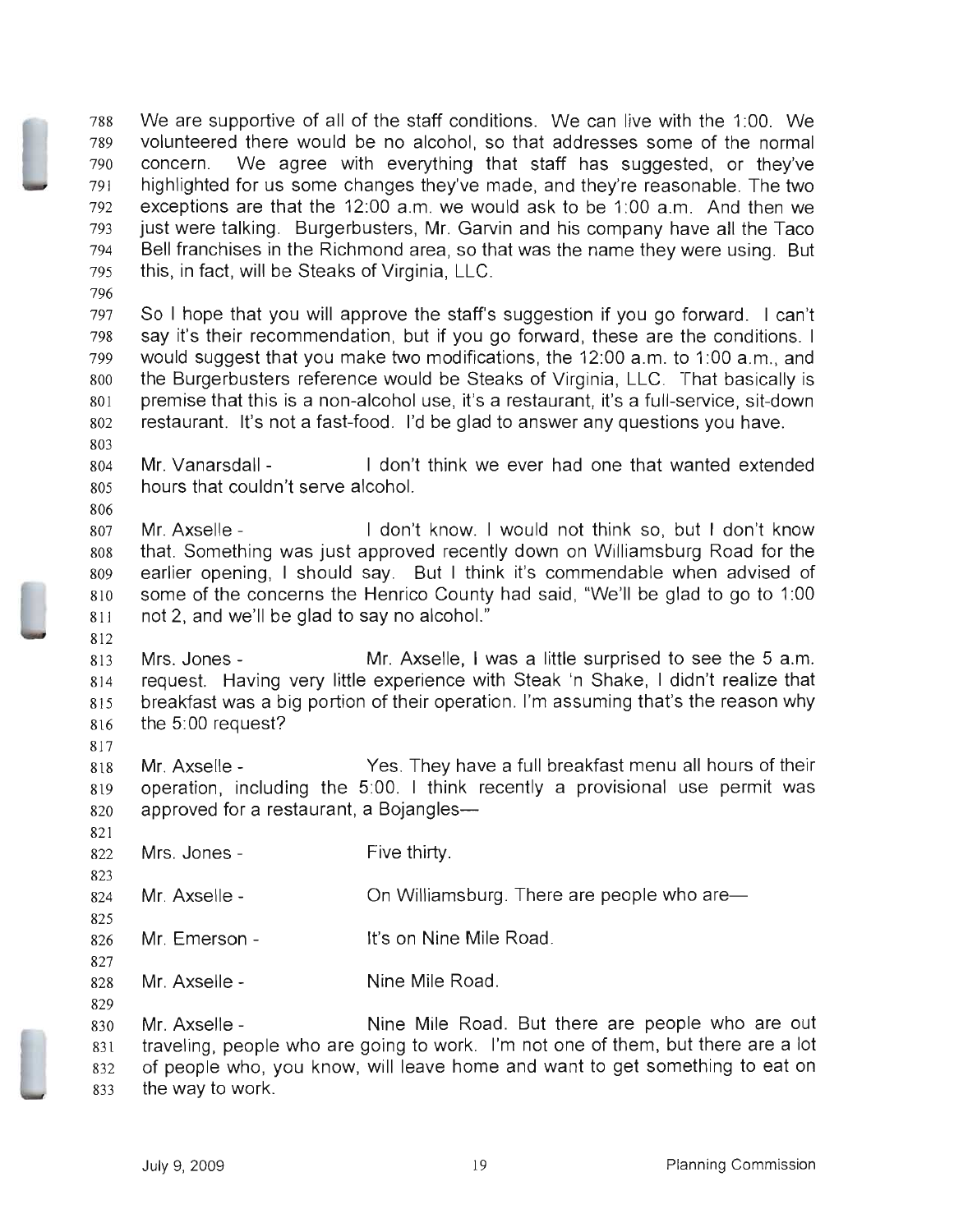Mrs. Jones - When you're opening at 5, I guess you have employees reporting for work at 4? Mr. Axselle - I would think it would be 4:30-4 or 4:30, yes. Mrs. Jones - Okay. And the drive-thru, did I understand you that there would be a drive-thru as part of this operation as well? Mr. Axselle - Yes. Mrs. Jones- Does the drive-thru mirror these hours? Mr. Axselle - It would. But do keep in mind that for the food that is ordered at the drive-thru is not pre-prepared food. In other words, if you wanted to get a hamburger, you want to get French fries, you want to get burgers, you want to get a sandwich, just like if you went to any full-service restaurant, it's prepared at that time. So much of the use is inside because it is a sit-down restaurant. 854 Mrs. Jones - I'm just envisioning it being open until 1, drive-thru open until 1, line of cars. It's going to be 2:00 before the operation wraps up and everything is finished for the night, I would think. I'm not an expert at restaurant operation. Mr. Axselle - The internal operations will probably take some time after 1, but I don't think the outside activities and sales would take place after 1. They can't take place after 1. Mrs. Jones- Thank you. Are there other questions? Mr. Jernigan - Mr. Axselle, there is no alcohol period. Do they sell any during any hours? Mr. Axselle - No. Mr. Jernigan - Okay. Mr. Axselle - The prohibition would prohibit them from selling alcohol at any time during their operations at this site. 875 Mr. Jernigan - Okay. 877 Mrs. Jones - The Bojangles opening, was it 5:30? Mr. Emerson - Yes ma'am, that's correct.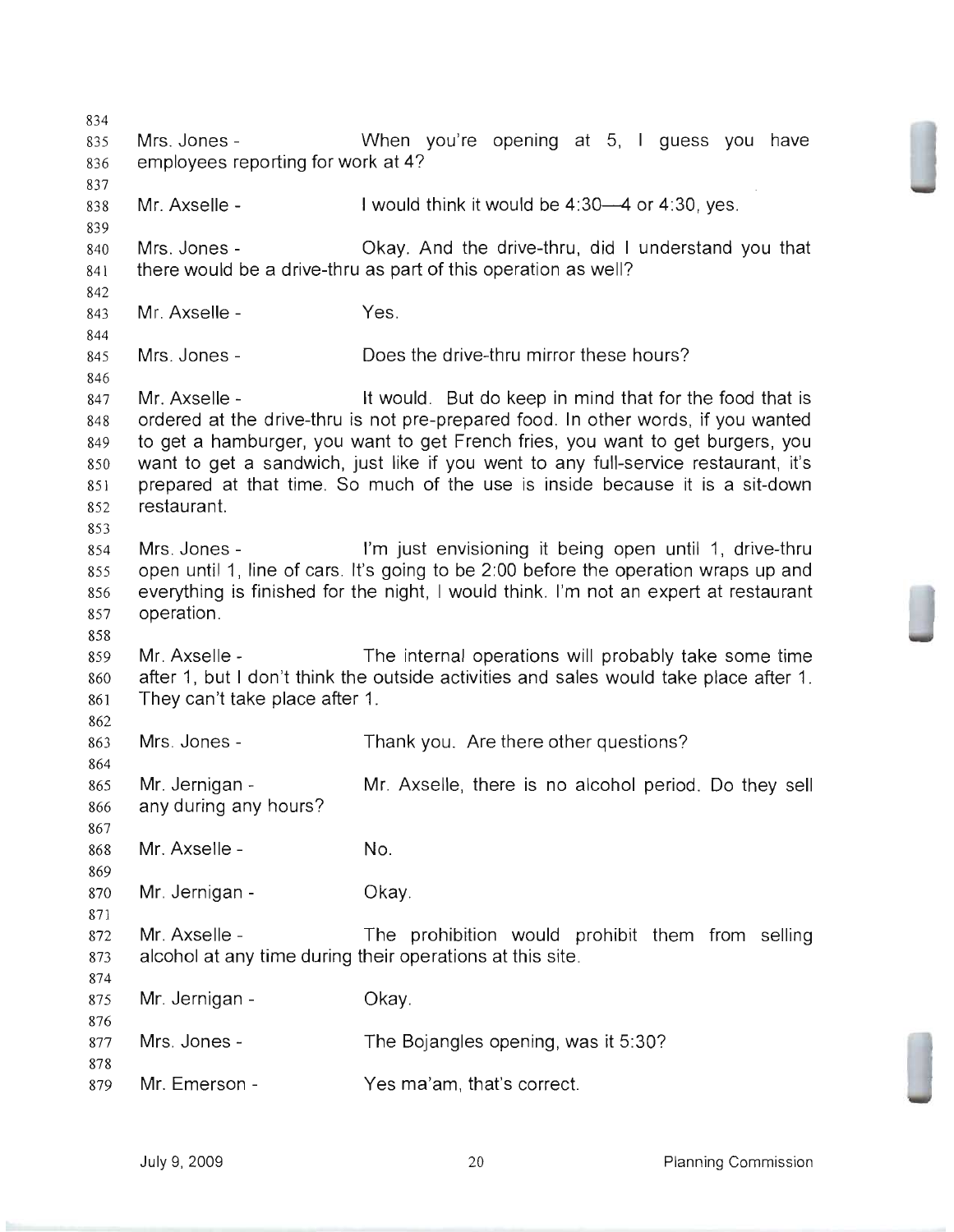Mrs. Jones - The request, I think, was for 5:30, or was it for 5? Mr. Emerson - I believe it was for 5:30. Mr. Axselle - That 5:00 is probably a little more applicable. There are some people who would fly into Richmond International Airport and want to 887 get something on the way home for their meal. But probably more—and this is 888 just pure me speculating—Your flights aren't leaving—as Mr. Donati knows; he's 889 on the Commission—they leave fairly early, and some people could want to have breakfast on the way to the airport. 892 Mrs. Jones - In my view, the airport is probably one of the biggest factors in consideration of it. Mr. Axselle - Thank you all very much. Mr. Jernigan - Mr. Axselle, I tell you why I'm asking all these questions. Actually, the question that I asked is pertinent to your case. I'm faced with a situation that I know that T.G.1. Fridays is coming next month with a 2:00 request, which most of their places are open until 2. I know you all had requested 24 hours, which I denied and said we couldn't do. I'm thinking about this. I don't know, I must be in a good mood or something tonight, but I'm actually thinking about giving you to 2:00 rather than 1:00. If the panel rules on Fridays for 2, then you're going to be coming back and requesting 2. Mr. Axselle - I appreciate your good mood, [unintelligible] that's a logical basis, especially when, as you said, most of the operations around the area in the commercial areas are 2:00. Save your client money, too. IVIr. Jernigan - It'll probably take a few dollars out of your pocket. Mr. Axselle - Well, we don't want to get carried away here, but-no. I think I would prefer to do that. Male - [Off mike.] If I could interject, 2:00 is [inaudible]. 917 Mr. Vanarsdall - His meter runs all the time, Mr. Jernigan - Staff and I had been going round and round this thing. 920 I'm feeling that—I'm not sure what I'm going to do on the Fridays' case, because I really haven't discussed that with staff that much. But you all are a non-alcohol facility. If I was going to give 2:00 to anybody, you would deserve it probably before them. I'm not trying to sound bad about it, but you're strictly an eating facility and not a bar. If you want to do that, we'll change that, and I will make a motion to have it from-Let me ask you about this. Do you need the 5:00?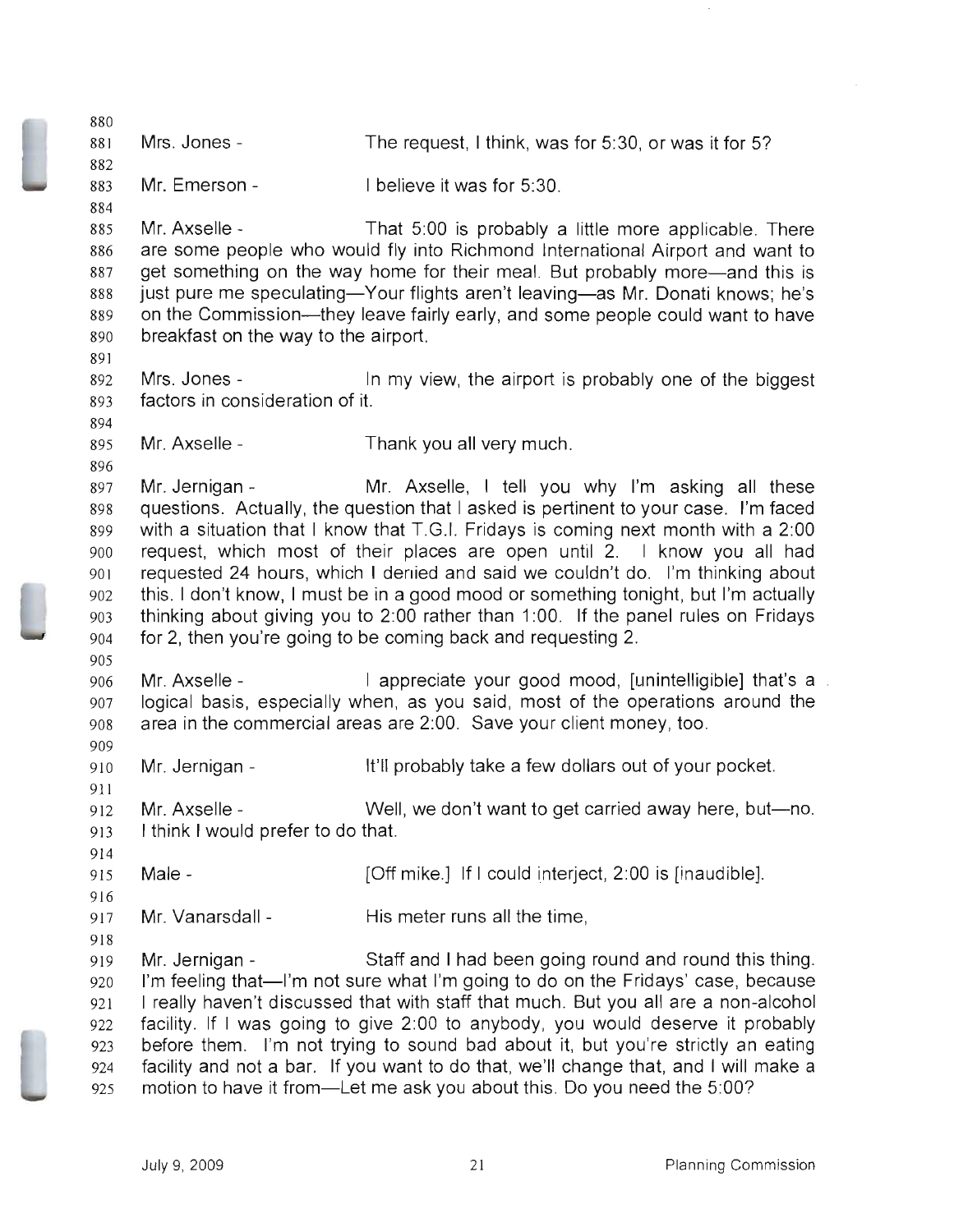Mr. Axselle - In light of the people down that way and what time they get started, I think it would be reasonable. To answer your question, we would think that a 2:00 and a 5:00 would be a reasonable way of addressing it, especially with the non-alcohol. Right now, we only have two Waffle Houses that are open. Mrs. Jones, I know you want to say something because I can see that look in your face.

Mrs. Jones - These folks know me well. My only concern is that as we kind of take an ad hoc approach to these cases and treat them quickly with different recommendations, we are setting precedence here. I want to be very, very careful. I do think there is probably going to be an argument at some point to do exactly what you're suggesting. The question is do we do it now, or do we find a way to adjust with a little more smooth and efficient process, perhaps, should other cases come through and 2:00 be what is clearly the accepted norm for our area. If that's the way it's going, fine, but once we make this decision, I think the path is set. I'm not sure I'm comfortable with that. I think I would be comfortable with the requested time.

Mr. Jernigan - If it was a Waffle House that was moving in.

947 Mrs. Jones - You know, you're putting me in a tough position. I just want us to be very sure that what we do is not being done quickly; it's being done because we know we're going to have other people say, "This is what you did for Burgerbusters, so therefore..." I'm concerned about that.

Mr. Jernigan - Then, too, there are a lot of places in the West End that are open all night. All your Waffle Houses are. This case is this case tonight. We have Fridays to deal with next month. This is a non-alcoholic operation, and I'm kind of feeling that I'm okay with the 2:00.

957 Mr. Vanarsdall - And the 5:00?

959 Mr. Jernigan - We really don't have any—Well, staff's okay with 5:00 on that. The residential is across the street, and this is going to be set back in the shopping center across from Target, correct, Mr. Axselle?

963 Mr. Axselle - Yes, further back, as you see on the red. It's not one of the initial outparcels.

Mr. Emerson - Staff is comfortable with 5 a.m., but we do have concerns regarding extended hours.

969 Mr. Jernigan - I know. We've been going round and round on it. Okay.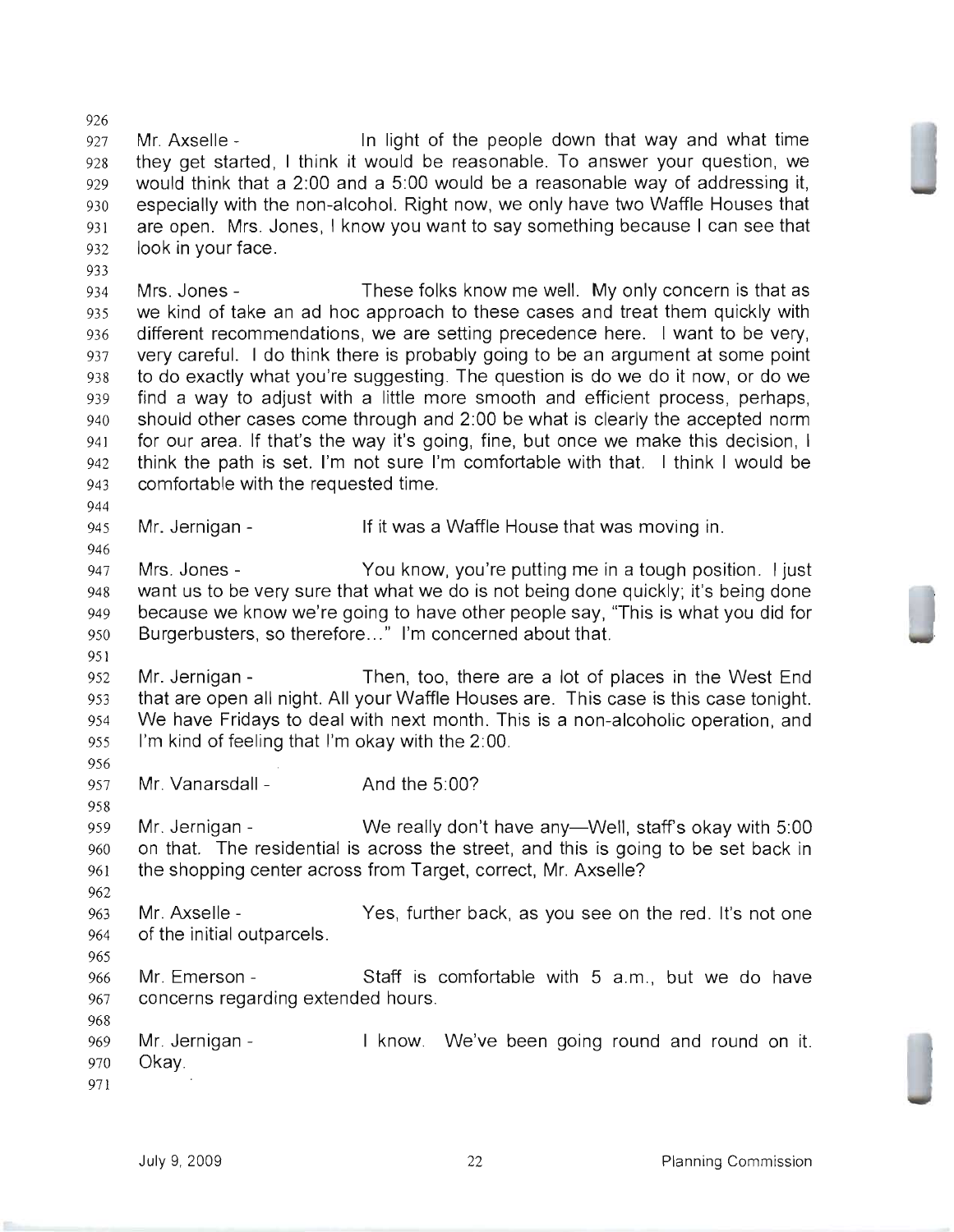| 972  | Mrs. Jones -             | I do have concerns about that.                                                    |
|------|--------------------------|-----------------------------------------------------------------------------------|
| 973  |                          |                                                                                   |
| 974  | Mr. Jernigan -           | I know.                                                                           |
| 975  |                          |                                                                                   |
| 976  | Mr. Vanarsdall -         | You're the man.                                                                   |
| 977  |                          |                                                                                   |
| 978  | Mrs. Jones -             | Are there comments, questions, discussion points?                                 |
| 979  |                          |                                                                                   |
| 980  | Mr. Jernigan -           | Madam Chairman, with that, I'm going to make a                                    |
| 981  |                          | motion that we amend the application to be from 5:00 a.m. to 2:00 a.m. And I will |
| 982  |                          | move for approval of case P-9-09, Mitch Mitchell for Burgerbusters, Inc.<br>The   |
| 983  |                          | case is filed as Burgerbusters, Inc., but it would be Steaks of Virginia, LLC.    |
| 984  |                          |                                                                                   |
| 985  | Mr. Vanarsdall -         | Second.                                                                           |
| 986  |                          |                                                                                   |
| 987  | Mrs. Jones -             | Motion by Mr. Jernigan, seconded by Mr. Vanarsdall.                               |
| 988  |                          | All in favor say aye. All opposed say no. The ayes have it; the motion passes.    |
| 989  |                          |                                                                                   |
| 990  | The vote was as follows: |                                                                                   |
| 991  |                          |                                                                                   |
| 992  | Mrs. Jones -<br>No.      |                                                                                   |
| 993  | Mr. Vanarsdall -<br>Yes  |                                                                                   |
| 994  | Mr. Branin -<br>Absent   |                                                                                   |
| 995  | Mr. Jernigan -<br>Yes    |                                                                                   |
| 996  | Mr. Archer -<br>Yes      |                                                                                   |
| 997  |                          |                                                                                   |
| 998  | <b>REASON:</b>           | Acting on a motion by Mr. Jernigan seconded by Mr.                                |
| 999  |                          | Vanarsdall, the Planning Commission voted 3-1 (one absent, one opposed, one       |
| 1000 |                          | abstention) to recommend the Board of Supervisors grant the request because       |
| 1001 |                          | its is reasonable in light of the surrounding uses and existing zoning on the     |
| 1002 |                          | property and when properly developed and regulated by the recommended             |

1004 1005

1003

## 1006 Deferred from the June 11, 2009 Meeting.

and values in the area.

1007 1008 1009 IOlO 1011 1012 1013 1014 1015 1016 C-11 C-09 Sandra Verna for Wilton Development Corp: Request to amend proffered conditions accepted with Rezoning Case C-12C-05, on Parcels 804-737-7961, 804-736-0481, and 804-737-1251, located at the northeast intersection of Mechanicsville Turnpike (U. S. Route 360) and Neale Street. The applicant proposes to amend various proffers including those related to the conceptual plan, architectural treatment, and height limitations. The existing zoning is R-5C General Residence District (Conditional) and B-2C Business District (Conditional). The Land Use Plan recommends Urban Residential, 3.4 to 6.8 units net density per acre, Commercial Concentration, and Government. The site is in the Airport Safety Overlay District.

special conditions, it would not be detrimental to the public health, safety, welfare

1017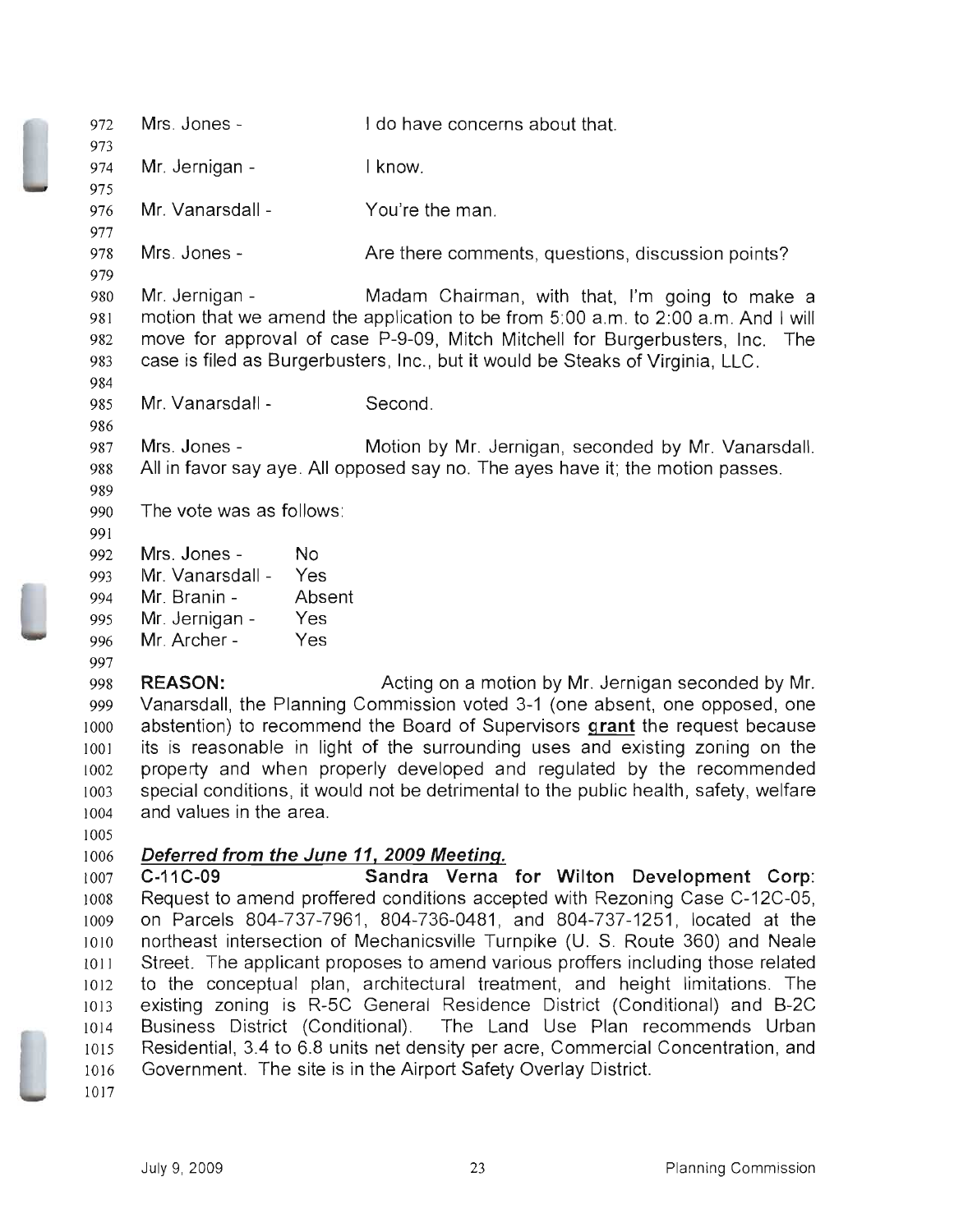Mrs. Jones - Is there anyone with us tonight who is in opposition to C-11 C-'09, Sandra Verna for Wilton Development Corp? No opposition. Hello, Mr. Strauss. Mr. Strauss - Thank you, Madam Chair. This is a request to amend the Proffers of Rezoning Case C-12C-05 as they relate to the type of residential buildings to be constructed for this project. The original case included retail, office, and a stacked flat style condominium on this 36.6 acre site at the northeast intersection of Mechanicsville Turnpike and Neale Street. The site is zoned R-5C and B-2C. Only the R-5C portion is involved in the proposed changes. The 2010 Land Use Plan recommends Commercial Concentration and Urban Residential. This request does not propose changing the general type of use previously approved and therefore it is consistent with the Land Use Plan. The applicant has been working with the staff to address the issues raised in the staff report and they have recently submitted revised proffers dated July 9th which we are handing out this evening. A revised site layout was also received last week, which we are also including with the revised proffers. This conceptual plan from the previous case showed a 20-building layout for the stacked flat-style condominiums. A park area and a community clubhouse and pool are also included. Here is the park area, and there is the pool and clubhouse. 1045 The new site plan we are considering tonight with the proffers—as shown on this 1046 new exhibit—the applicant wishes to construct side-by-side, townhouse-style condominiums with a traditional vertical design. The new concept plan shows 42 separate buildings, each containing 4-6 town house condominium units for sale. While the total number of buildings has increased, the unit count has been reduced from 260 to 242. The height of residential buildings is proffered to be 30 feet, exclusive of architectural features. Some units will have a walkout basement level where the existing grade allows. Because the proposed changes in building form and site layout could alter the character of the development, much of the discussion has related to ensuring the level of quality development originally envisioned for this project. Many of the issues raised in the staff report have been addressed by the applicant, including numbers of townhouse units in each row; architectural treatment on the ends of town house groups; the percentage of brick, a brick foundation; landscaping and irrigation of front yards; pedestrian connectivity with

the addition of sidewalks; and the provision of amenities and open space. As you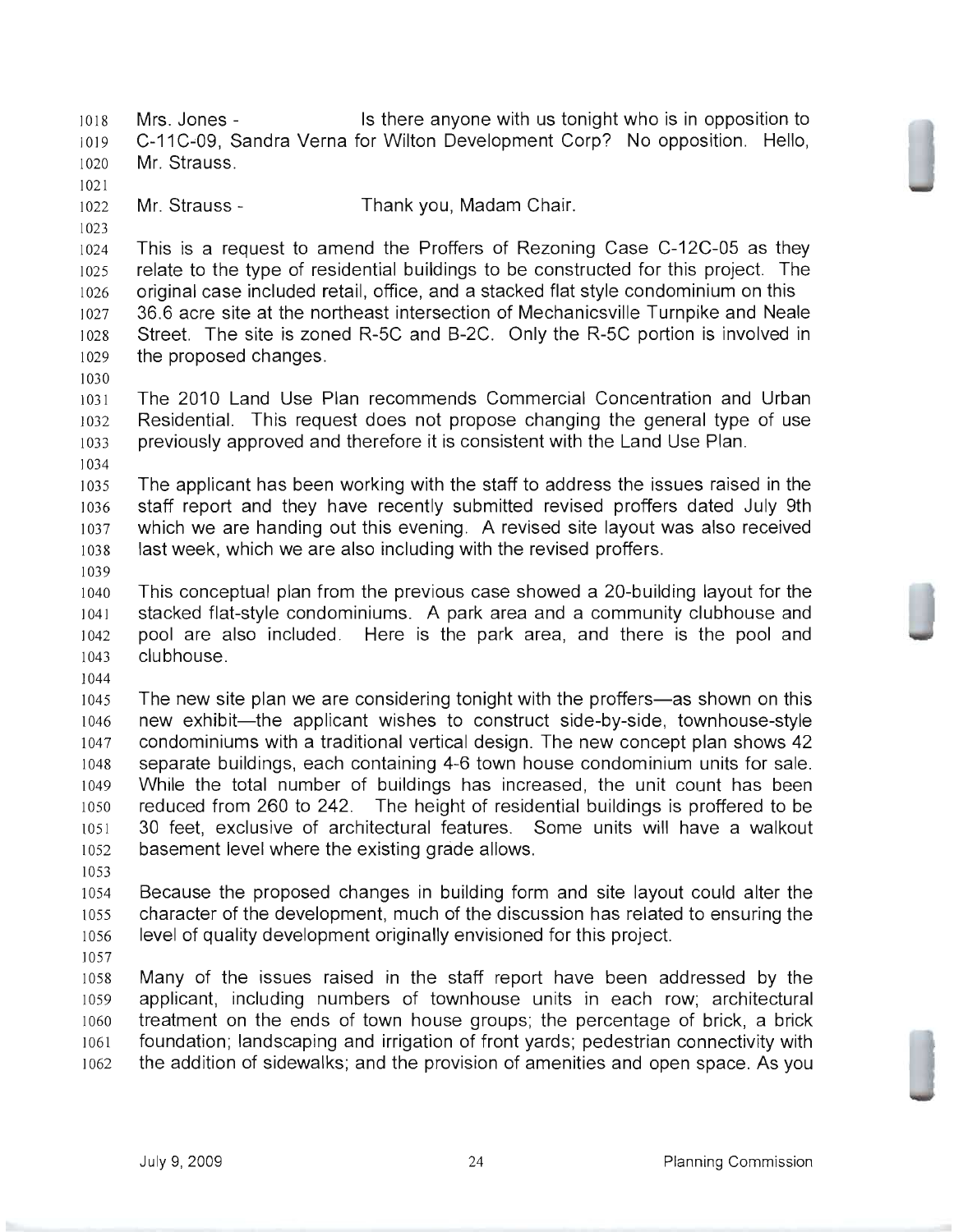can see on the revised plan, there is now a village green here, and the pool house and pool have been relocated to this side of the site.

- The revised proffers you have received tonight address most of staff's concerns with this case. One remaining issue is that of roofing material warranty. The applicant has increased the warranty of the roof material from 20 years to 25 years. Staff believes that this case could be strengthened with the use of a 30 year roof; however, overall, staff supports this case with the recent amended proffers.
- 

- Since we did receive the latest set of proffers this morning, the time limits would need to be waived.
- This concludes my presentation. I will be happy to take any questions. I see that Gloria Freye is also here, and we have folks from the Wilton Company. Thank you.
- 1080 Mrs. Jones The Are there questions for Mr. Strauss from the Commission? All right, we thank you. What do you think, Mr. Archer?
- 1083 Mr. Archer I think Ms. Freye would probably want to make a comment. It doesn't have to be extensive.
- 1086 Ms. Freye **No sir. Good evening. My name is Gloria Freye.** I'm an attorney for McGuireWoods, here on behalf of Wilton Development. I do appreciate the staff's report, and we have worked closely together to address the issues that were raised. As Mr. Strauss explained, the amendment was really initiated because of changing the style of the condominiums from the horizontal apartment-style building to the vertical townhouse-style condos. The form of ownership is still the same; they're still condominiums. I think that is an important fact to remember, especially when you're thinking about the roof. We did improve that proffer from a 20-year roof to a 25. I learned that when you go from 20 to 25, the composition of the shingles actually includes elements I think with zinc and some other compounds that prevent the staining and discoloring that happens, and with mold that happens with a 20-year roof that you don't have with a 25. It's definitely increased the maintenance-free lifestyle that we're trying to accomplish with this development in the condominium regime.
- 

The other important thing about it being a condominium as it relates to the roof is that the condo owners' fees from the very beginning will include an amount that is specifically addressing the repair and maintenance for replacement of the roof. Also, you have a management company in place that can monitor that maintenance, the ongoing maintenance and care of it, and be responsible for that warranty, so that there won't be an individual assessment on the individual. It won't be the responsibility or the obligation of the individual owners; it will be the Association that will handle that. Also, the 25-year roof for townhouses and for a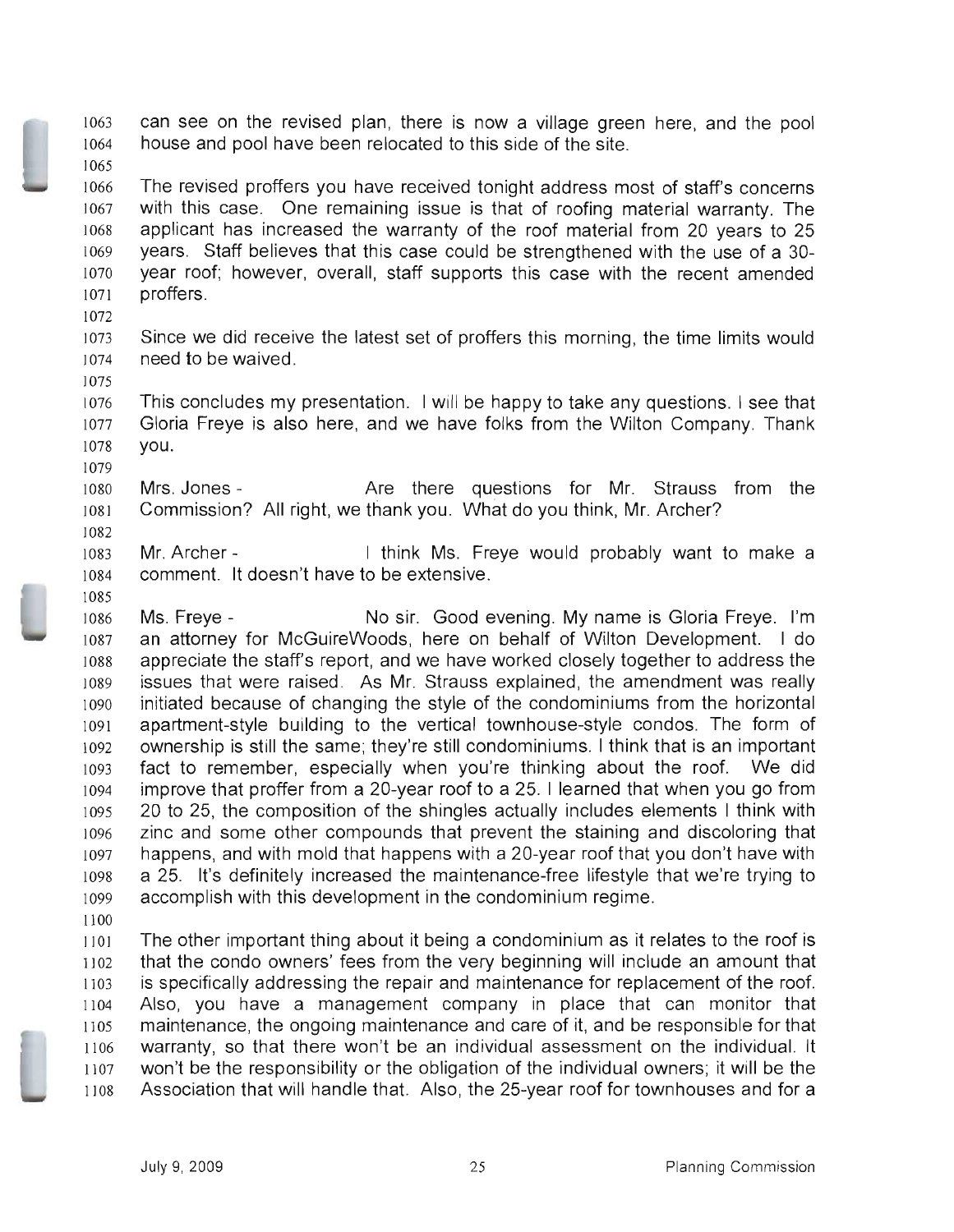lot of subdivisions has been an accepted quality proffer by Henrico County for both townhomes and single-family detached homes, both in the West End and the East End.

]150

That's the reason for improving it to the 25. We did make a lot of additional proffers to the case that was not addressed in the original case that give the quality assurance. That was the concern that we heard from some of the neighbors. We had two community meetings. At the second community meeting when we went over just the changes, and to show them that, basically, the style was changing, but the quality was being improved, and showing them that the conceptual layout; the access; the internal street layout; the open space area; the amenities were the same although they'd been shifted a little; the buffers were the same, but they've been enhanced because of the plantings that are now being required that weren't addressed before. There's sod and landscaping that's been added that wasn't in there before; brick foundation or the appearance of brick foundation has been added that wasn't in there before, which actually improves the quality of the proffers over the original case.'

The feedback that we received from the community at the second meeting was they felt that we had listened, that we had addressed their concerns, and we feel like we have addressed the concerns in the staff report by increasing that roof proffer to the 25.

We'll be glad to respond to questions.

Mrs. Jones- Any questions?

Mr. Archer- I don't, Madam Chair.

Mrs. Jones - All right.

Mr. Archer - We don't have any questions for you. We try to answer most of them before we get here.

Ms. Freye - We have been working on this, and we did defer the case one time so that we could continue to work on both the issues from the community and from staff. That's been the biggest thing, the assurance of quality. That's why I would submit that this case as amended is really higher quality than what was in the previous case. It really guarantees and specifies minimums. It actually reduces the density as well, which improves the traffic, which is important to the neighbors.

Mrs. Jones- Mr. Archer?

Mr. Archer - Yes ma'am. Just a few comments I would like to make. We have come a long way with this case. When we said we improved the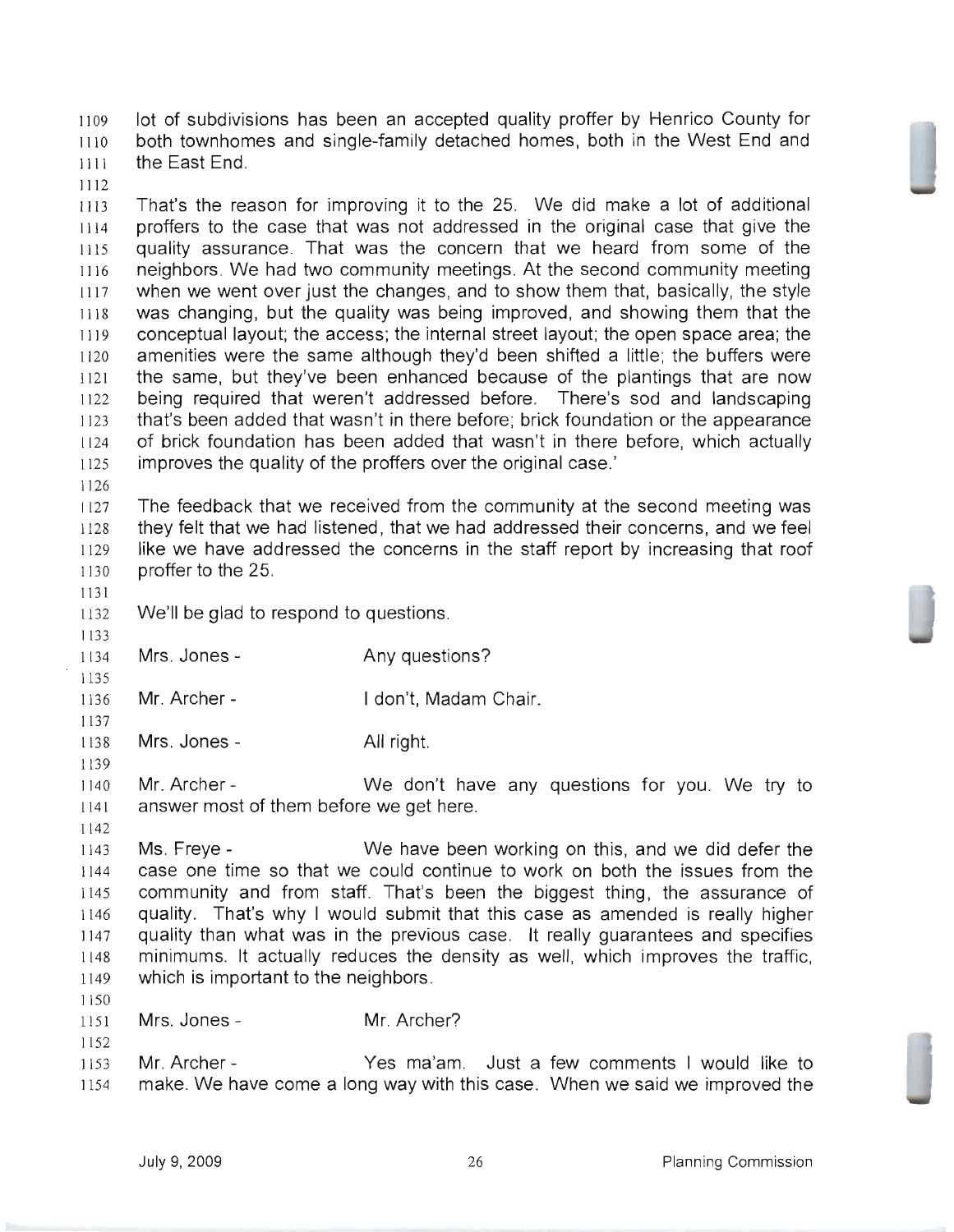quality of it, we improved the quality of the case as it was filed. We were certainly wanting to stay in concept with the quality of the original case. [Blank section on tape] quality case. It started off, for example, with the filing of 16-foot wide units [blank section on tape]. And I said [blank section on tape.] And I could go through a lot of things that we have improved on. One was [blank section on tape] possibility there would be [blank section on tape] the maximum [blank section on tape].

The roof here is really what this sticky issue is. Have you met with Mr. Thornton?

Ms. Freye- Yes sir.

Mr. Archer - Brought that issue up and we talked about it. We found out that there are units that have been built that do have a 3D-year roof. Five years may seem insignificant, but for a person purchasing a home, five years is significant. Even though people in the neighborhood come out and give their approval, I think the ultimate task for us is to let's do what [unintelligible] folks who would some day move in. They wouldn't know a five-year roof from a [blank second on tape]. I think it's up to us to try and preserve that quality.

Ms. Freye and talked today, and she has done some diligent study since yesterday and day before, trying to collect some data that will show us what the comparable difference is between a 25 [blank section on tape] 15 to 30, but there was no data of 25.

Ms. Freye- That is correct.

Mrs. Jones- Of course.

Mr. Archer - I don't think it's an issue we should take lightly. I think we've come a long way in the fact that we have improved tremendously. I know [blank section on tape]. I would suggest that I don't think we should compromise the quality of what we're trying to do based on [blank section on tape]. I think it would be good to try and find out [blank second on tape]. Quite frankly, can't see how it would be that much more [blank section on tape]. I feel like it's something that we [blank section on tape].

Based on the recommendation that staff has made, and the things that I know 1193 personally about how this case has gone-improvements have been made since 1194 it was originally filed-I will approve case C-11C-09, Sandra Verna for Wilton Development Corp, and send it to the Board with a recommendation for approval, but with that caveat that [blank section on tape].

|      | $1198$ Ms. Freye - | I have more homework to do. Yes sir. |  |
|------|--------------------|--------------------------------------|--|
| 1199 |                    |                                      |  |

1200 Mr. Vanarsdall - Second.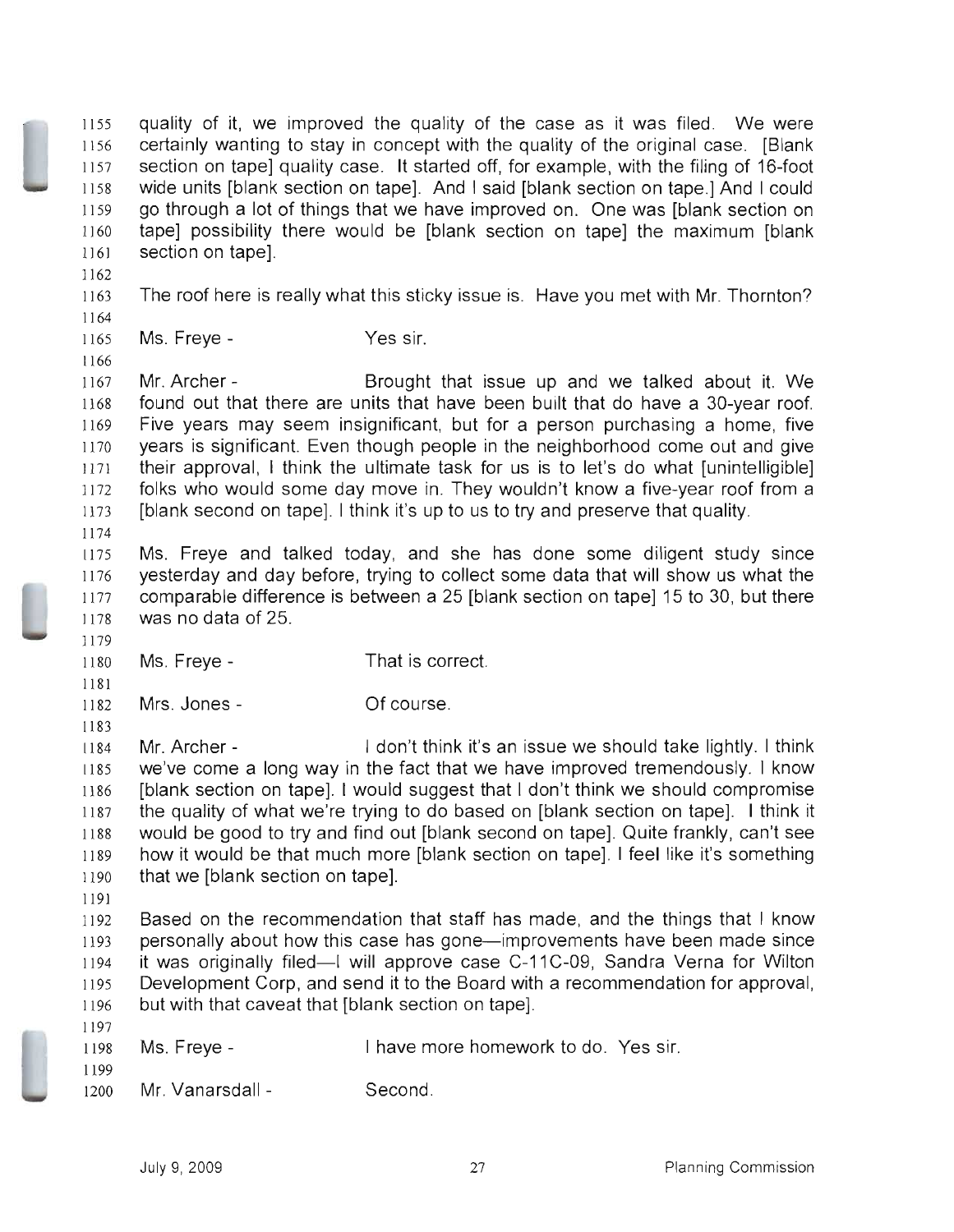Mr. Emerson Mr. Archer - Mr. Archer, you do need to waive the time limits. I do? Yes I do. Okay, I move to waive the time limits on the amended proffers that [blank section on tape]. 1207 Mr. Vanarsdall - Second. Mrs. Jones - We have a motion by Mr. Archers, seconded by Mr. Vanarsdall for waiving the time limits. All in favor say aye. All opposed say no. The ayes have it; the motion passes. Mr. Archer - Do I need to move again? Okay, then I move for recommendation of approval of C-11 C-09, Sandra Verna for Wilton Development Corp. Mr. Vanarsdall Mrs. Jones Vanarsdall. All in favor say aye. All opposed say no. The ayes have it; the motion passes. REASON: Second. We have a motion from Mr. Archer, seconded by Mr. Acting on a motion by Mr. Archer seconded by Mr. Vanarsdall, the Planning Commission voted 4-0 (one absent, one abstention) to 1225 recommend the Board of Supervisors grant the request because the changes do not greatly reduce the original intended purpose of the proffers. Mr. Archer - Ms. Freye, if you could, could you let me have some information on the research that you're able to develop? Ms. Freye- Yes sir, I will share that with you. Thank you. C-19C-09 Anthony Battaglia for 3900 Bremner Blvd., LLC: Request to conditionally rezone from B-2 Business District to B-3C Business District (Conditional), Parcels 772-750-8652 and 773-750-0152, containing 0.54 acre, located on the north line of Bremner Boulevard at its intersection with Compton Road. The applicant proposes a pest control company and associated storage facility. The use will be controlled by zoning ordinance regulations and proffered conditions. The Land Use Plan recommends Commercial Arterial. The site is in the Enterprise Zone. Mrs. Jones - Is there anyone with us tonight in opposition to C-19C-09, Anthony Battaglia for 3900 Bremner Blvd? All right. Good evening, Mr. Sehl. 1246 Mr. Sehl - Good evening, Madam Chair.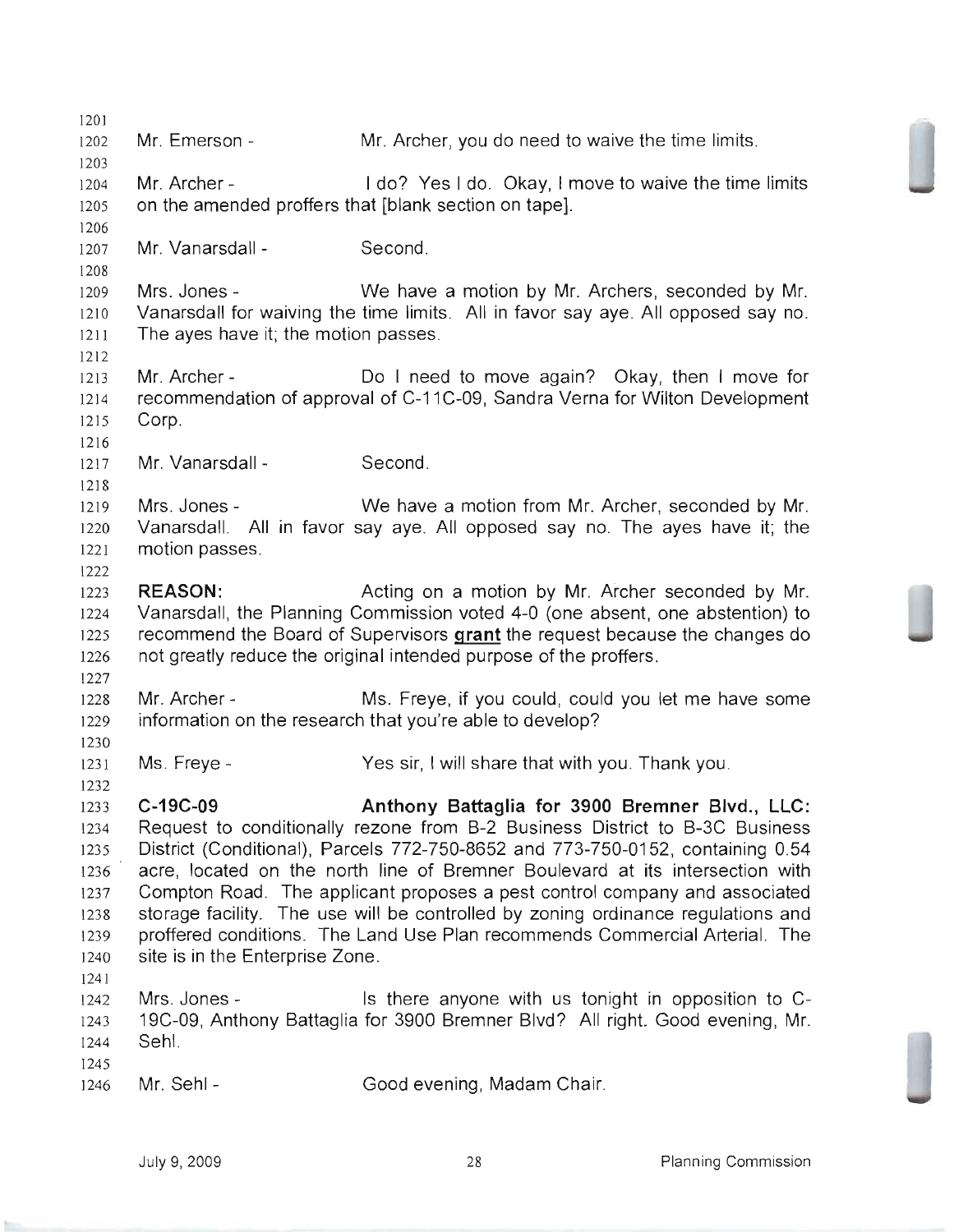This request would rezone .54 acres from B-2 to B-3C Business District (Conditional) to allow an exterminating establishment to operate within two existing buildings fronting on Bremner Boulevard.

The two properties are separated by an existing furniture refinishing operation. The building at the corner of Compton and Bremner is proposed to be used for storage of the companies pest control equipment, while the existing office building located here would be used for offices and parking for the company's employees and company vehicles.

- The applicant has submitted revised proffers dated July 9, 2009 regulating the use of the property. The only use first permitted in the B-3 District would be for the exterminating business. All other uses, including hours of operation and signage, would adhere to the B-2 District regulations. Other proffers address lighting, outdoor speakers, landscaping, and architecture if buildings were constructed in the future.
- 

The 2010 Land Use Plan recommends Commercial Arterial for the subject property which is also located within the County's Enterprise Zone. The requested zoning would be consistent with the Land Use Plan designation and the goals of the Enterprise Zone Program to maintain and expand businesses within this section of the Staples Mill Road Corridor. In addition, the proposed use is not expected to negatively impact adjacent uses.

While the proposed use could be appropriate, staff does note that concerns have been raised regarding drainage along this section of Bremner Boulevard and Compton Road. Improvements to the existing roadway infrastructure such as the installation of curb and gutter are normally required as part of a Plan of Development. Since a POD may not be required for the occupation of the two existing structures, staff strongly encourages the applicant to commit to providing drainage improvements, including the installation of curb and gutter along all roadway frontages. The applicant has provided a proffer that signals their intent to work towards a solution for any drainage problems; however, staff believes this proffer could be strengthened to ensure the appropriate drainage improvements are made.

Additionally, the applicant is encouraged to explore further enhancing the property by providing additional landscaping along Bremner Boulevard for both sites.

If the applicant were to address these concerns, staff could support this request. Staff does note that the applicant has discussed additional changes to the 1290 proffers that have not been made at this time-I believe I'll let them speak to that-regarding both drainage and landscaping for the subject properties.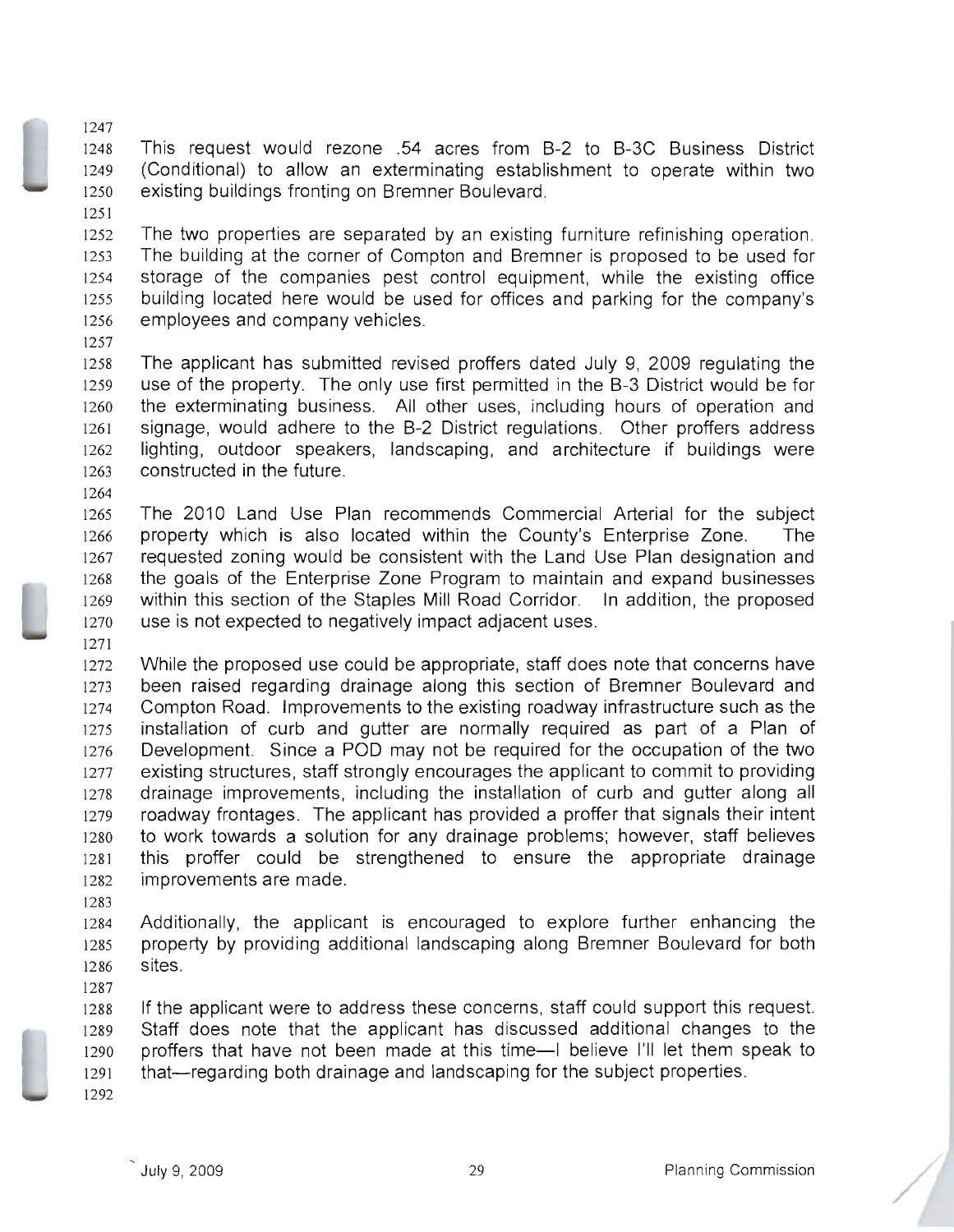This concludes my presentation. I would be happy to try an answer any questions you might have. Please note the time limits would need to be waived to accept the proffers before you this evening. Mrs. Jones - Are there questions for Mr. Sehl? Mr. Vanarsdall - I'm a little surprised. I thought you were going to rewrite these proffers. I spoke to Mr. Battaglia before the meeting and gave him 1301 an opportunity to change them because this is the last case and I didn't think-What happened to that? 1304 Mr. Sehl - The Music Concerned about recommending proffer language in haste regarding the curb and gutter specifically, as well as the landscaping. They did indicate that they'd speak to that with their presentation. But I was concerned about making sure that the language was right. I think they're willing to. If that's something that needs to be done this evening, they could make some changes. 1311 Mr. Vanarsdall - Number 8 is okay with the outdoor storage. I explained to them that the landscaping, even though they added something to that, it would only mean that one building and not the office. Mr. Sehl - That's correct. And that's something else they indicated right before the meeting stated, that they'd be willing to enhance that to include both buildings. Mr. Vanarsdall - Okay, thank you. I appreciate all you did on this. Madam Chair, I'd like to hear from the applicant. 1322 Mrs. Jones - All right. If you all would come on forward and let us know your names. Mr. Battaglia Good evening. My name's Anthony Battaglia. I'm the facilities manager. Mr. Vanarsdall - Good evening. Mr. Battaglia - This is Daniel Butz. He's our chief financial officer. James Fredericks, who's our technical director. They're more the experts. They can better answer your questions than I can, so what I'll do is I'll turn it over to Jim. He's going to give us a presentation. Mrs. Jones - Thank you.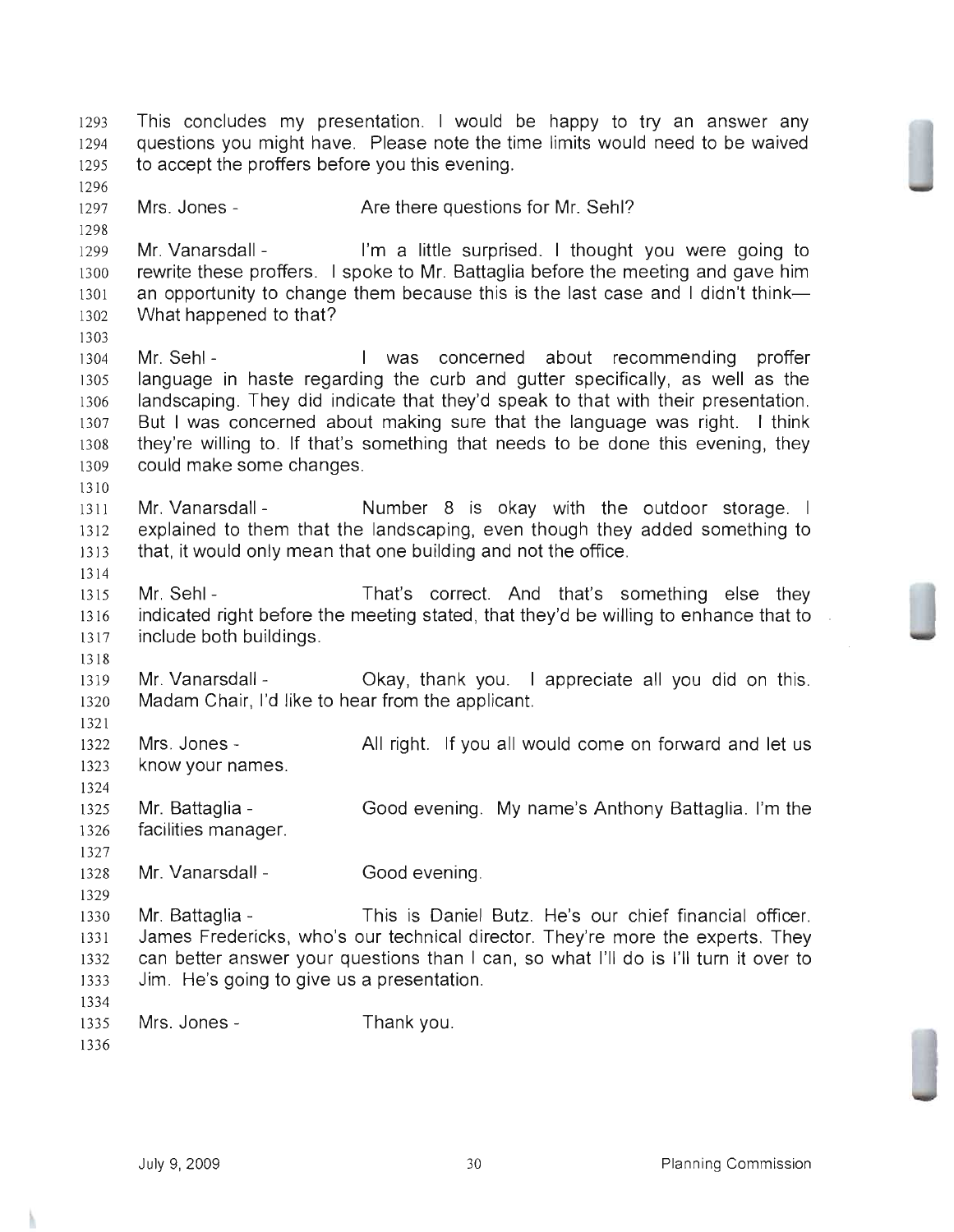Mr. Fredericks - Thank you, Madam Chair. I appreciate your time and your understanding patience on this whole process. I wanted to give this real quick, and-

Mr. Vanarsdall - What's your name?

Mr. Fredericks - Oh, Jim-James Fredericks. I'm technical director with Home Paramount Pest Control. I wanted to just give a real quick overview of the company, maybe an introduction of sorts. Home Paramount Pest Control is a pest control, general household pest control and termite control company. 1347 We have been in business—we're a family owned organization—for 70 years since 1939. We're currently incorporated in the State of Virginia, and we operate 26 branch locations across six states: Pennsylvania, Delaware, Maryland, Virginia, West Virginia, District of Columbia, as well as North Carolina and Georgia. We currently employ 375 coworkers, and 126 of those are in Virginia. We have nine branch locations in Virginia, Northern Virginia, as well as Richmond and into the Tidewater area.

We've had a branch location in Richmond since 1976, and our previous location, which was really just a short stroll up the street on Staples Mill Road, is at 7503 Staples Mill Road. We were in that location for close to 30 years.

1359 We're proposing that this new branch location—which we're very excited about having a new location that we own-would act as our southern region staff headquarters, as well as our branch location, and also serve as a regional training facility where we would bring folks in to train as both managers and as pest control technicians, and sales inspectors. That facility on a full-time basis would employ somewhere between 20 and 25 folks at that particular branch location.

A little bit about Home Paramount. We're uniformed professionals. We pride ourselves on our service, as well as our professionalism. We have a team of four entomologists who work to train, as well as to keep our quality assurance standards high. We're a quality pro-certified company, which is a program that's offered through the National Pest Management Association, similar to the National Association of Realtors, or the Good Housekeeping Seal of Approval. Currently, only approximately 2% of the pest control companies in our industry have obtained that certification, which is something that we're really proud of. We've been in business a long time, and we understand what it takes to be compliant with the Virginia Department of Agriculture and Consumer Services, Offices of Pesticide Services' requirements for running a pest management business. With that, we are very concerned about safety at that particular location. We do have routine inspections by the Office of Pesticide Services staff. Their field investigator takes a look at safety, pesticide storage, and all the things that are associated with our pest control operation. The storage facility that's located there is a locked facility, and we've already installed a fence. It's also an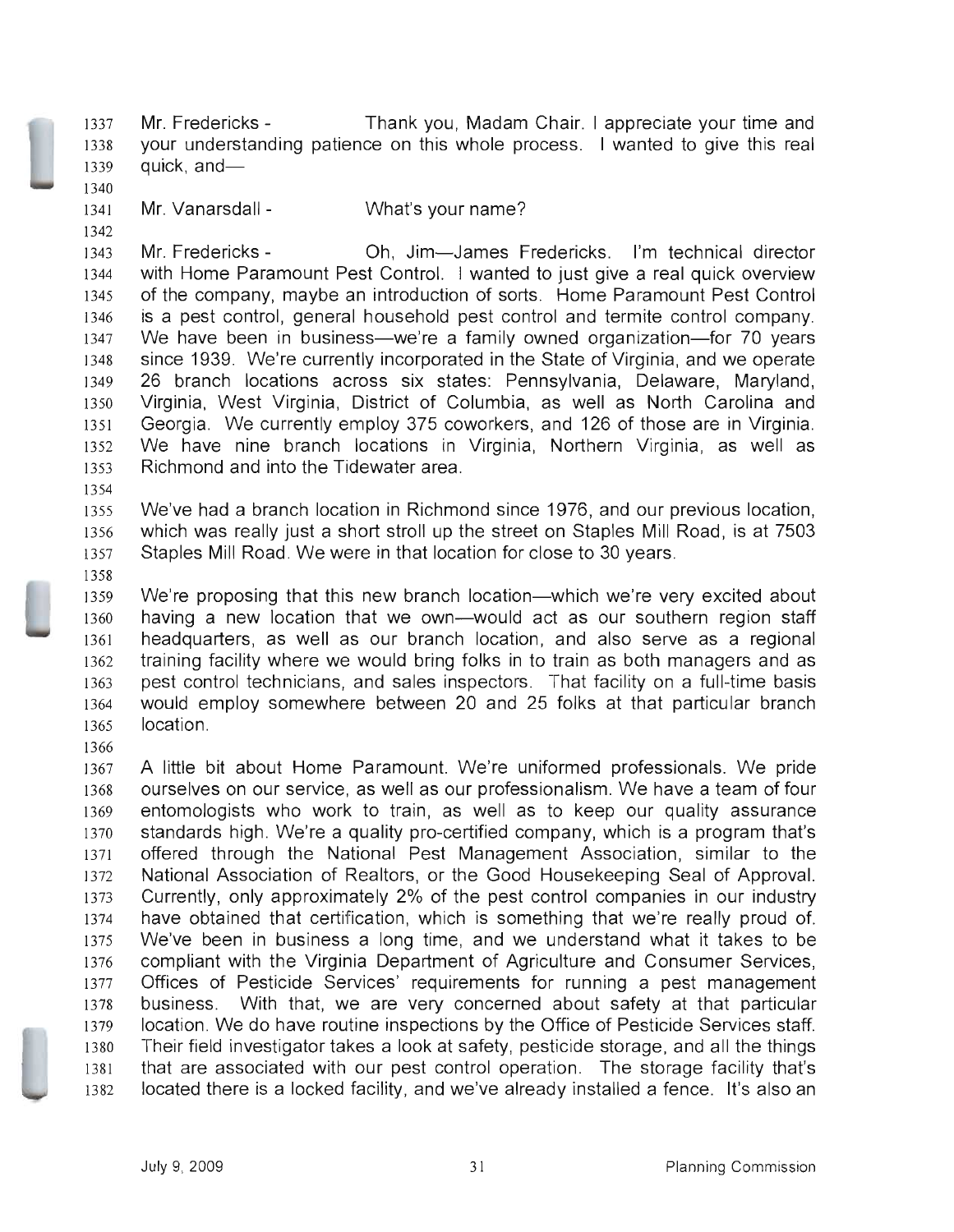alarmed facility, and it's really just a stones' throw, one parcel away from the branch location of the offices.

The pesticides that we use, the pest control products that we use are all registered with the Environmental Protection Agency. One of the things about that particular storage facility is that it is-We work on just-in-time inventory system so that really never are stockpiling pesticides in that particular location, if that was a concern at all.

We're hoping that this move will actually help to impact and we can be a good neighbor in that particular community. We were working with radio ads, and we're 1394 hoping to have some—with our training facility—folks staying in hotels and eating in restaurants, and all those kinds of good things.

We've already begun to make some improvements to the facility, and we're hoping that along with some funds that we're hoping to get with the Enterprise Zone, that we'll be able to continue to make additional capital improvements in that particular place to be a good neighbor. Having said that, I think it is our full intention to work with staff to make sure that the proffers reflect both the landscaping requirements on both parcels, as well as the curb and gutter drainage requirements. That is our full intent, and we hope to make that happen as quickly as we can. Let me make that official.

I really do appreciate and thank you for your time. We're willing to take any questions that you may have.

1409 Mr. Vanarsdall - I'm glad that you went over there, because I knew you were a good company. For benefit of the fellow Commissioners, Mr. Donati, you have been behind the Anthony and George's for a number of years.

1413 Mr. Fredericks - A long time. We had lunch at Anthony and George's.

Mr. Vanarsdall - I've never heard anything bad about the company.

1417 Mr. Fredericks - Thank you.

1419 Mr. Vanarsdall - The only problem they had when you were there, there was an M-1 zoning, which is almost like a B-3, and you were okay. Now where you are now, you're under B-2, and you need B-3 to operate. I appreciate you explaining all that to us, and that's very helpful, but let me explain to you my perspective on it. This is a busy corridor, as you know, Staples Mill Road. For those of you who don't know where it is, it's on the corner of Bremner Boulevard and Staples Mill Road. McDonald's there just recently tore down their old building and put up a new building. Across the street, CVS put up a very nice building. And those old two houses on the corner that looked like they were going to fall down have now been reconstructed completely. That whole area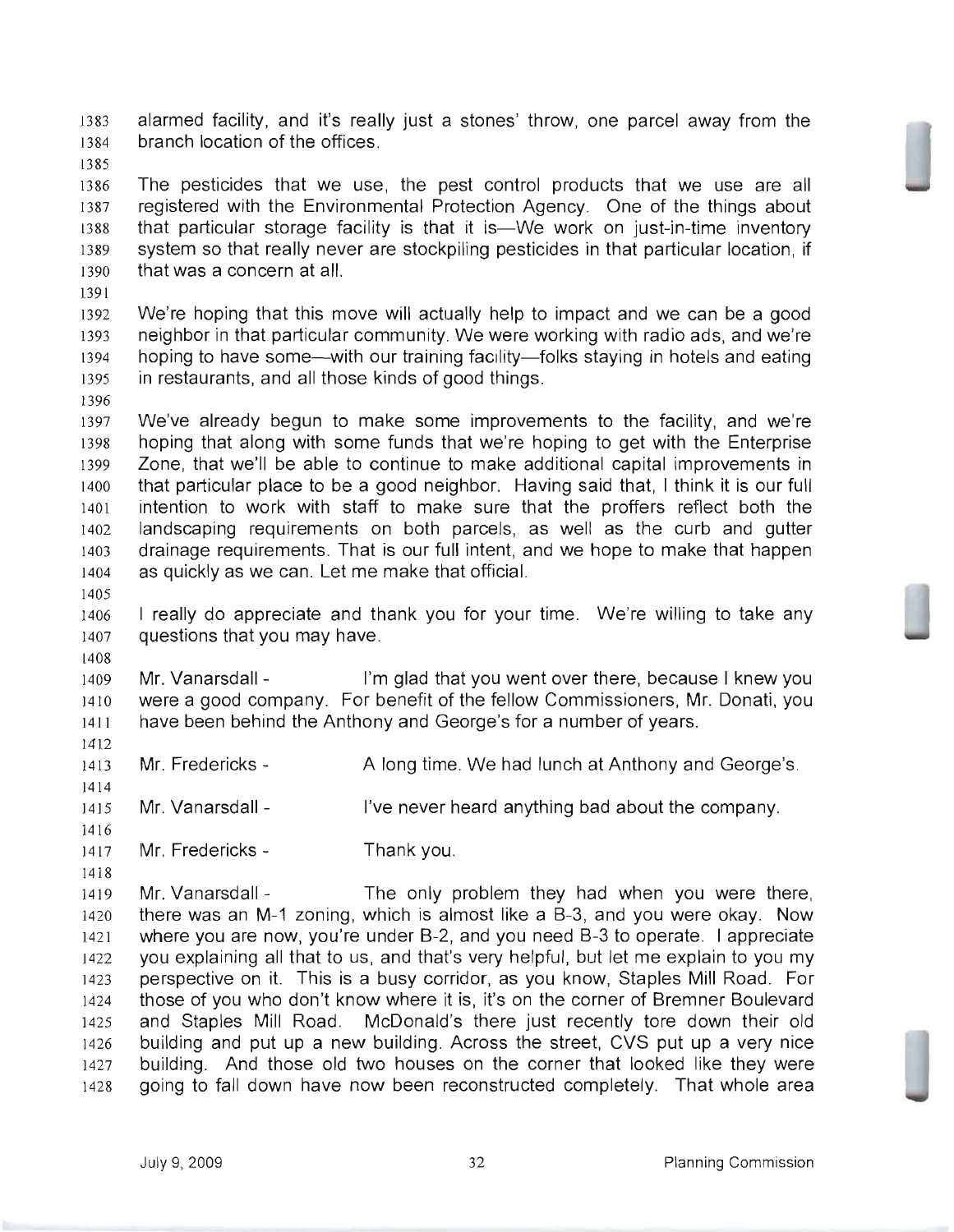has been uplifted. That's what we want to see at your location. That's the only reason we ask for it. Had we gone through the usual procedure, we would have let you know in the beginning that you did need to do that. Mr. Fredericks - Yes sir. Mr. Vanarsdall - I understand where you're coming from and appreciate you being here tonight. I'd like to ask you to defer this for 30 days so you can get done, and I promise to give you John Young's phone number, who is 1438-- in charge of the Enterprise Zone. Would that be okay with you? Mr. Butz - [Off mike.] Yes. My concern with that is just [inaudible] funds. I don't know what you want to call it, but your support in getting a rezoning. Mr. Emerson - Please speak into the mike. 1446 Mr. Butz - I'm sorry; did you hear most of that? 1448 Mr. Vanarsdall - Identify yourself. Mr. Butz Okay. My name's Daniel Butz. I'm the CFO of the company. I appreciate your concerns, and we're excited about the property. Mr. Vanarsdall - We'll work with you; you know that. Mr. Butz - Yes. My only concern with that is with the empowerment funds and the grants that establish those to grow and be a good 1457 citizen in the community is that it would be—We don't have the right zoning right now. Could you say something to John to help us out? There's a pre-approval. That's my concern, is just that I don't want to be held up at all to get that done as quick as possible so we're in full compliance. Mr. Vanarsdall - I spoke with him at 5:00 this evening. He said yes, there is a grant for that and tell them to call me. So, I want to give you this number, then I'll call him tomorrow. Mr. Butz-Okay, thank you sir. Mr. Vanarsdall We'll get together. Don't worry about that; we'll work it out. Mr. Butz Fantastic.  $\mathcal{L}^{\text{max}}_{\text{max}}$  and  $\mathcal{L}^{\text{max}}_{\text{max}}$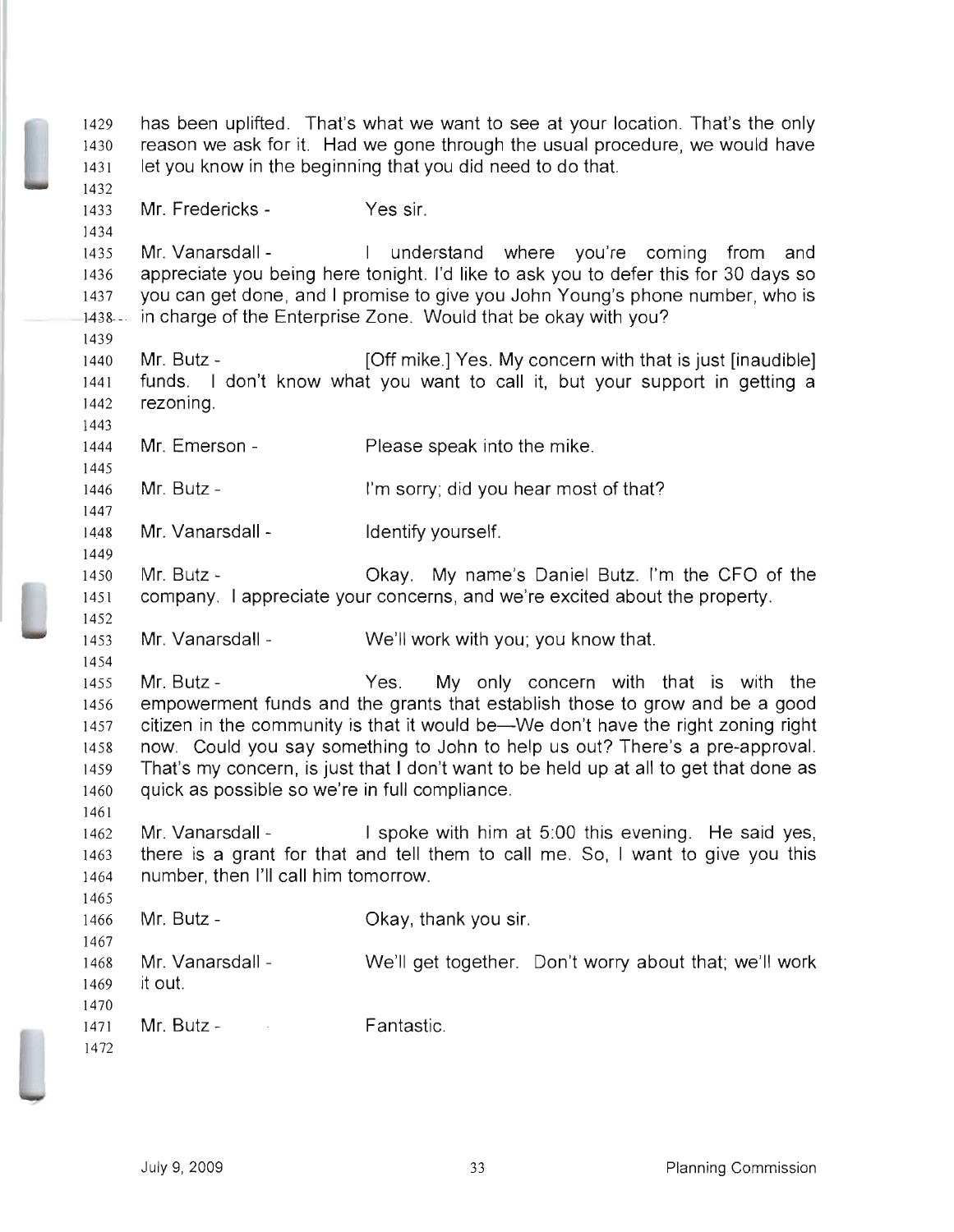1473 Mr. Vanarsdall - Mr. Sehl will be working with you as hard as he worked with you this time. I appreciate the effort. And I really appreciate your attitude. Mr. Butz- Thank you, sir. Mr. Vanarsdall - Want to write this down now? Thank you. Mr. Jernigan - Mr. Vanarsdall, I have one question; I have to ask -1482 this. Do you all have one of those dogs that sniffs out the termites? Mr. Fredericks - We do not have a dog; however, I have personally gone head to head with the dog, and I equaled his efforts. 1487 Mr. Jernigan - I had to ask. 1489 Mrs. Jones - Mr. Vanarsdall, would you like to make a motion on that? Mr. Vanarsdall - Yes I would. I move that C-19C-09, Anthony Battaglia for 3900 Bremner Blvd, be deferred at the applicant's request until August 13, 2009. Mr. Jernigan - Second. Mrs. Jones - Motion for deferral from Mr. Vanarsdall, seconded by Mr. Jernigan to the August 13, 2009 meeting, by the applicant's request. All in favor say aye. All opposed say no. The ayes have it; the motion passes. At the request of the applicant, the Planning Commission deferred case C-19C-09, Anthony Battaglia for 3900 Bremner Blvd., to its meeting on August 13, 2009. Mr. Emerson - Madam Chair, that takes us to the next item on the agenda, which is a discussion item. You will recall that on May 27, 2009, you adopted a resolution authorizing staff to move forward on preparing draft amendments to the County Code that would assist the Board of Zoning appeals 1509 in the approval of family divisions without road frontage. In my letter of May  $20^{th}$ to you, I indicated that we would anticipate having that prepared for a work 1511 session by July  $22^{nd}$ . July  $22^{nd}$  will be your next meeting. We are prepared to 1512 work with you on the  $22^{nd}$  in a work session to occur directly after your regular meeting. I just wanted to bring that to you for your consensus that it's okay to place that on the agenda. 1516 Mr. Vanarsdall - You want to have that after the meeting or- Mr. Emerson - Yes sir, after the regular meeting.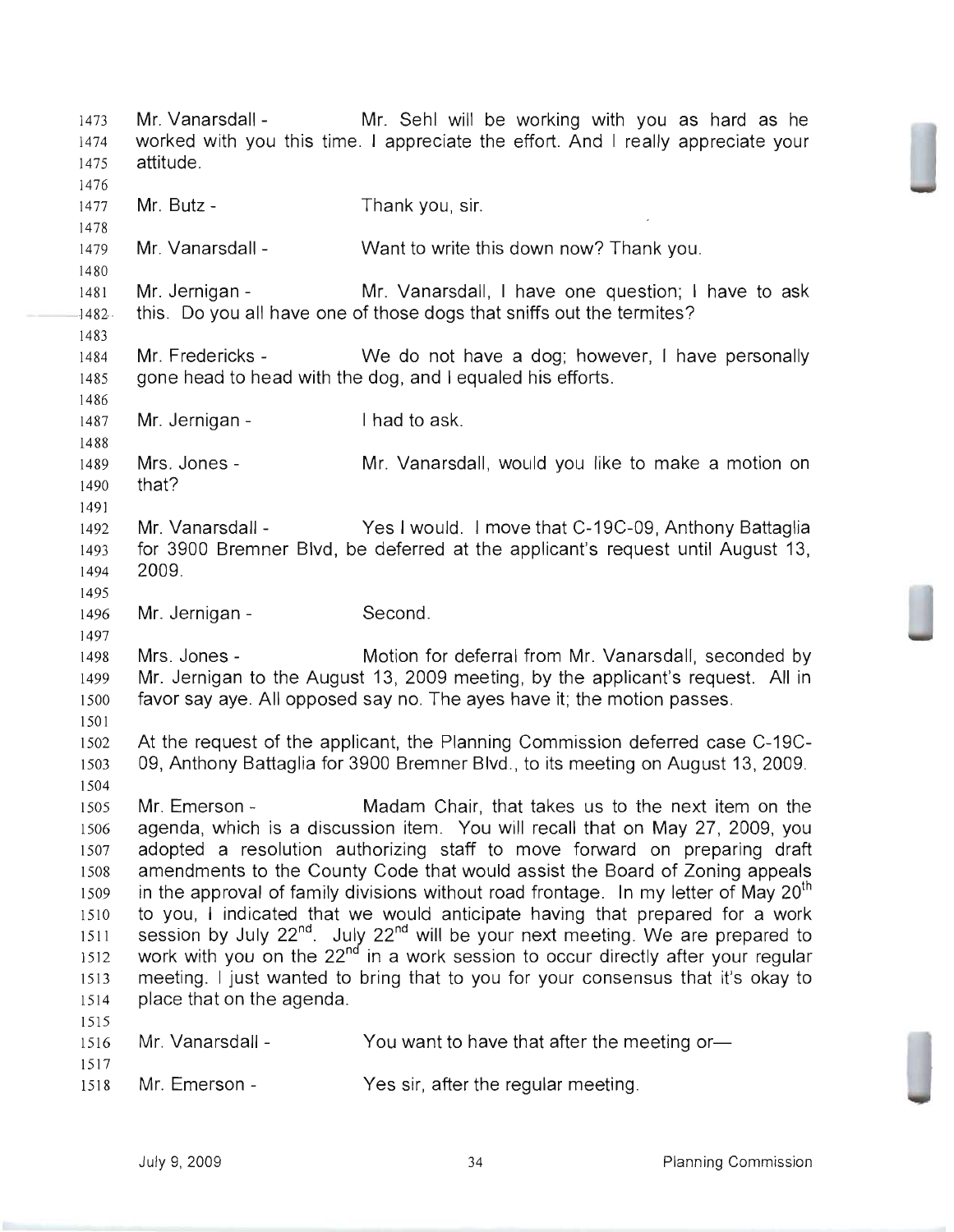Mrs. Jones - We have a consideration of a presentation after our July 22<sup>nd</sup> meeting. Do we require a motion and a second, or shall we move the resolution? Mr. Emerson - Actually, a motion and a second. Mrs. Jones - Okay. Mr. Vanarsdall - I'll make the motion that we do it. 1530 Mr. Archer -  $\blacksquare$  I do need to express that I won't be here on the  $22^{n\sigma}$ , but don't let that stop you from having the meeting. Mr. Vanarsdall - We'll fill him in on it when he comes back. Mrs. Jones - Will we be taking action at that meeting? Mr. Emerson - No ma'am, you won't take action at that meeting; this is a work session. We'll then bring the ordinance back for public hearing after we've reviewed it with you, and take your input in regards to any suggestions you may have. Mrs. Jones - I'm sorry you'll miss it, Mr. Archer. Mr. Vanarsdall - I'll make the motion. Mrs. Jones - Okay. Mr. Vanarsdall has moved that we accept that time for the work session. Do I have a second? Mr. Jernigan - Second. Mrs. Jones - Motion by Mr. Vanarsdall, seconded by Mr. Jernigan. All in favor say aye. All opposed say no. The ayes have it; the motion passes. Mr. Vanarsdall - The question I wanted to ask now was would you entertain the idea of putting off your vacation to be here? Mr. Archer- I'll just drive on back down here and go back. Mrs. Jones - You think that might happen? Mr. Emerson - Madam Chair, the next item on your agenda is approval of the minutes from the Commission meeting of June 11, 2009.